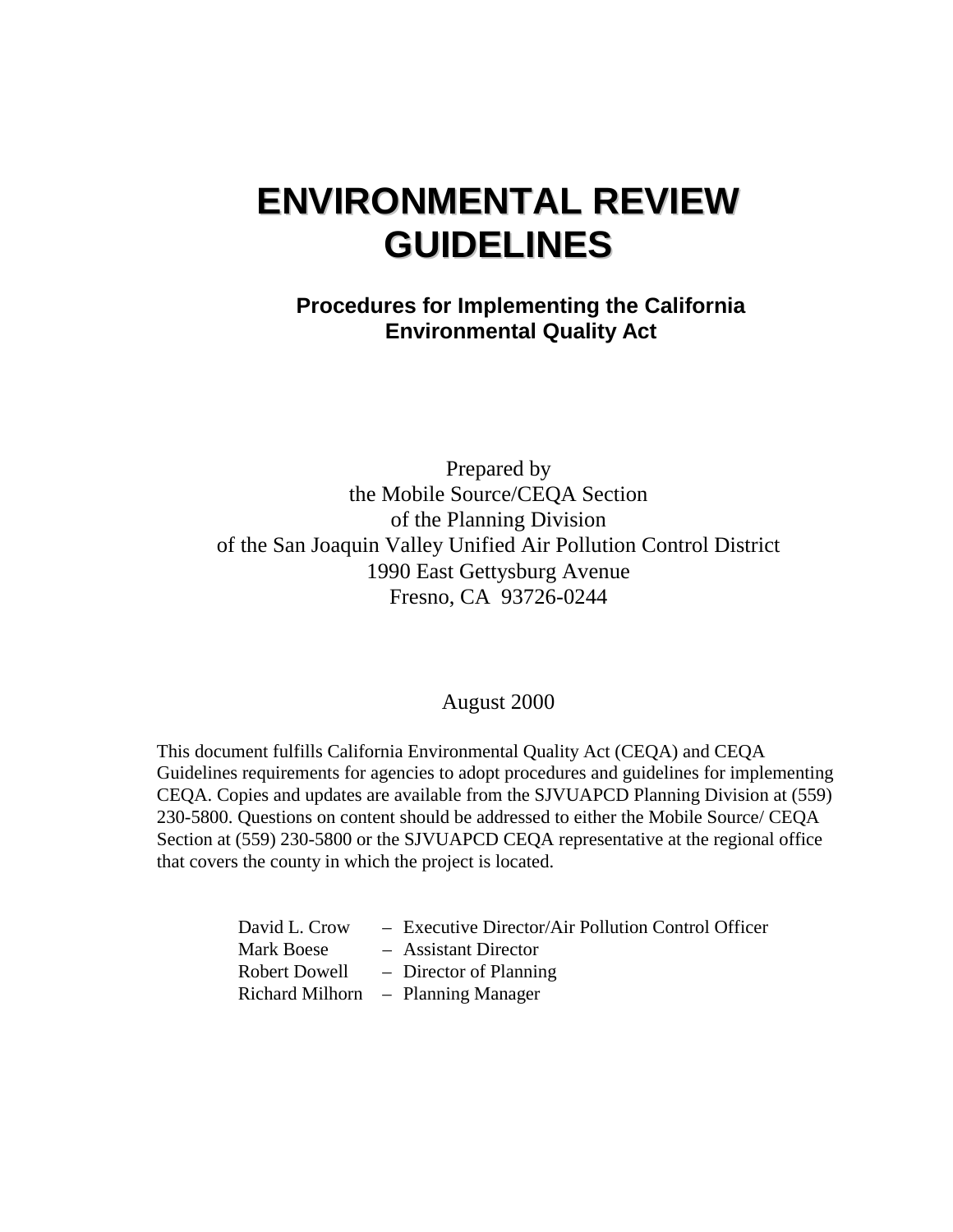## **ACKNOWLEDGEMENTS**

The principal authors of this document were:

- David Mitchell Supervisor, Mobile Sources / CEQA Section
- Joe O'Bannon Air Quality Planner, Southern Region

Contributions were also made by:

- Phil Jay District Counsel
- Tom Jordan Air Quality Planner, Central Region
- John Cadrett Air Quality Planner, Northern Region
- Tracy Bettencourt (former) Air Quality Planner, Northern Region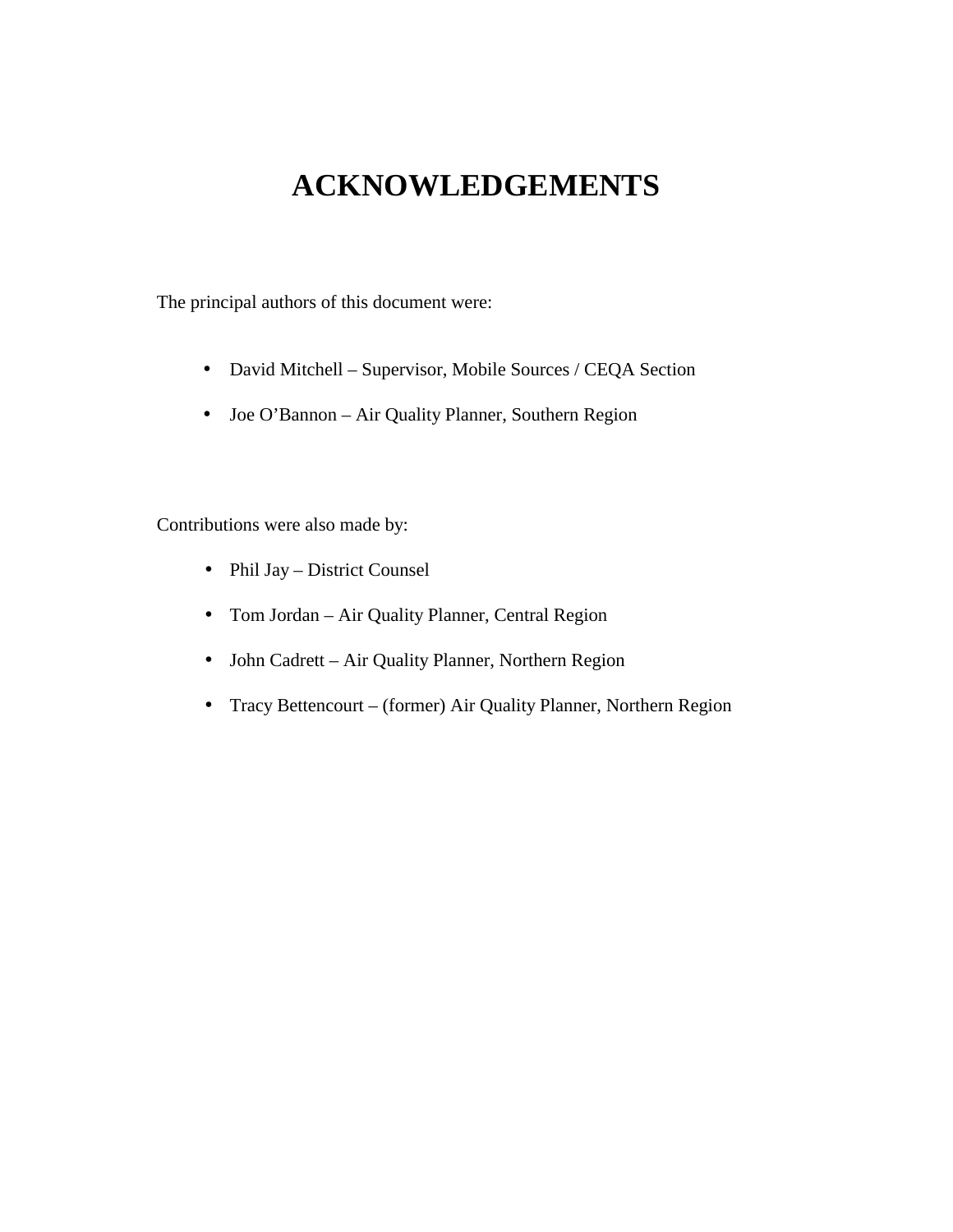## ENVIRONMENTAL REVIEW GUIDELINES

### **TABLE OF CONTENTS**

| $\mathbf{1}$            |        |                                                                                 |  |
|-------------------------|--------|---------------------------------------------------------------------------------|--|
| $\mathbf{2}$            |        |                                                                                 |  |
| 3                       |        |                                                                                 |  |
|                         | 3.1    |                                                                                 |  |
|                         | 3.2    |                                                                                 |  |
|                         | 3.2.1  |                                                                                 |  |
|                         | 3.2.2  |                                                                                 |  |
|                         | 3.2.3  |                                                                                 |  |
|                         | 3.2.4  |                                                                                 |  |
| $\overline{\mathbf{4}}$ |        |                                                                                 |  |
|                         | 4.1    |                                                                                 |  |
|                         | 4.2    |                                                                                 |  |
|                         | 4.2.1  |                                                                                 |  |
|                         | 4.2.2  |                                                                                 |  |
|                         | 4.2.3  |                                                                                 |  |
|                         | 4.2.4  |                                                                                 |  |
|                         | 4.2.5  |                                                                                 |  |
|                         |        |                                                                                 |  |
|                         | 4.3.1  |                                                                                 |  |
|                         | 4.3.2  |                                                                                 |  |
|                         | 4.3.3  |                                                                                 |  |
|                         | 4.3.4  |                                                                                 |  |
|                         | 4.3.5  |                                                                                 |  |
|                         | 4.3.6  |                                                                                 |  |
|                         | 4.3.7  |                                                                                 |  |
|                         | 4.3.8  |                                                                                 |  |
|                         | 4.3.9  |                                                                                 |  |
|                         | 4.3.10 | SJVUAPCD Use of Environmental Documents Prepared by Another Public Agency  4-13 |  |
|                         | 4.3.11 |                                                                                 |  |
|                         | 4.4    |                                                                                 |  |
|                         | 4.5    |                                                                                 |  |
|                         | 4.5.1  |                                                                                 |  |
|                         | 4.5.2  |                                                                                 |  |
| 5                       |        |                                                                                 |  |
|                         |        |                                                                                 |  |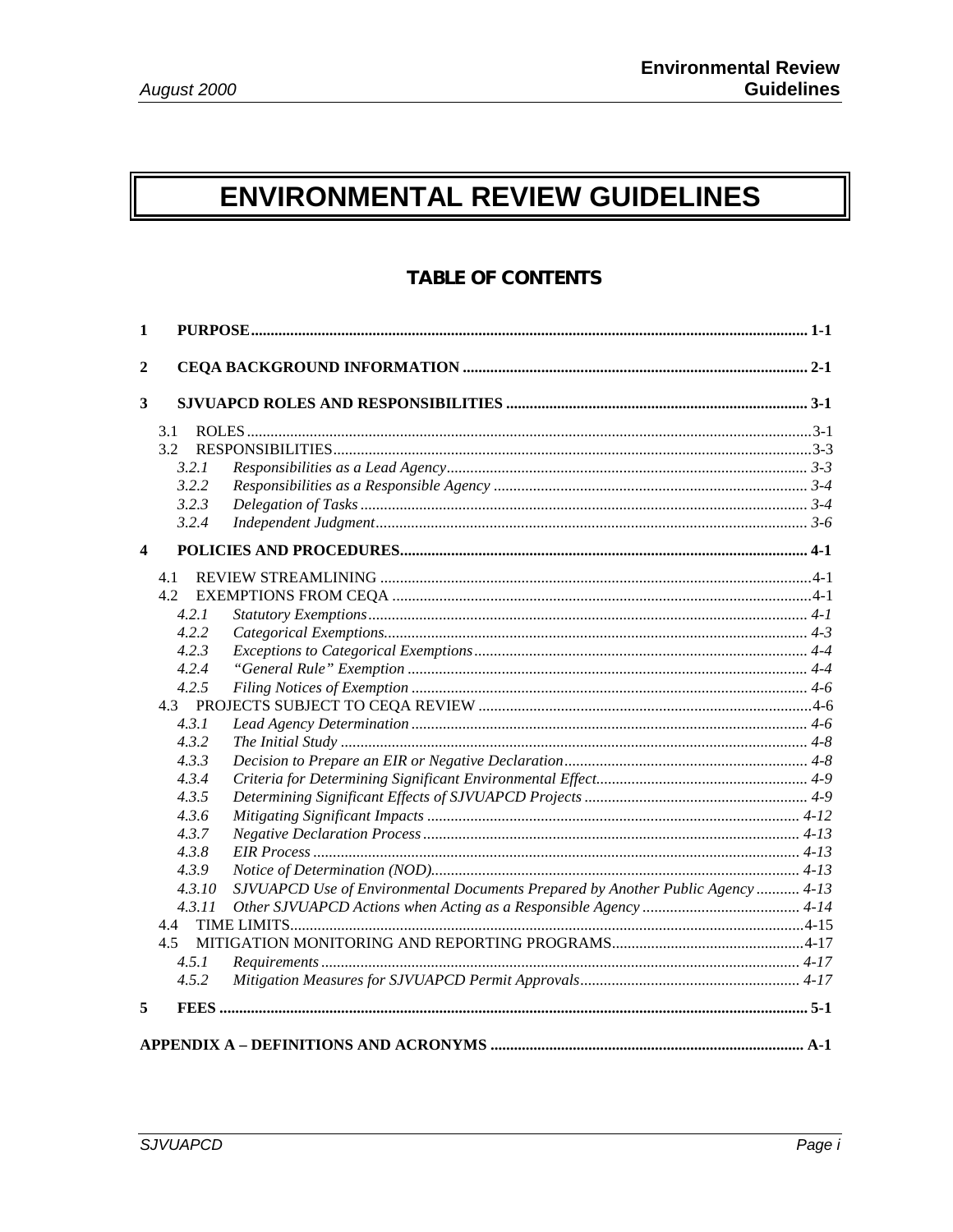## **LIST OF FIGURES**

| $3-1$   |  |
|---------|--|
| $4 - 1$ |  |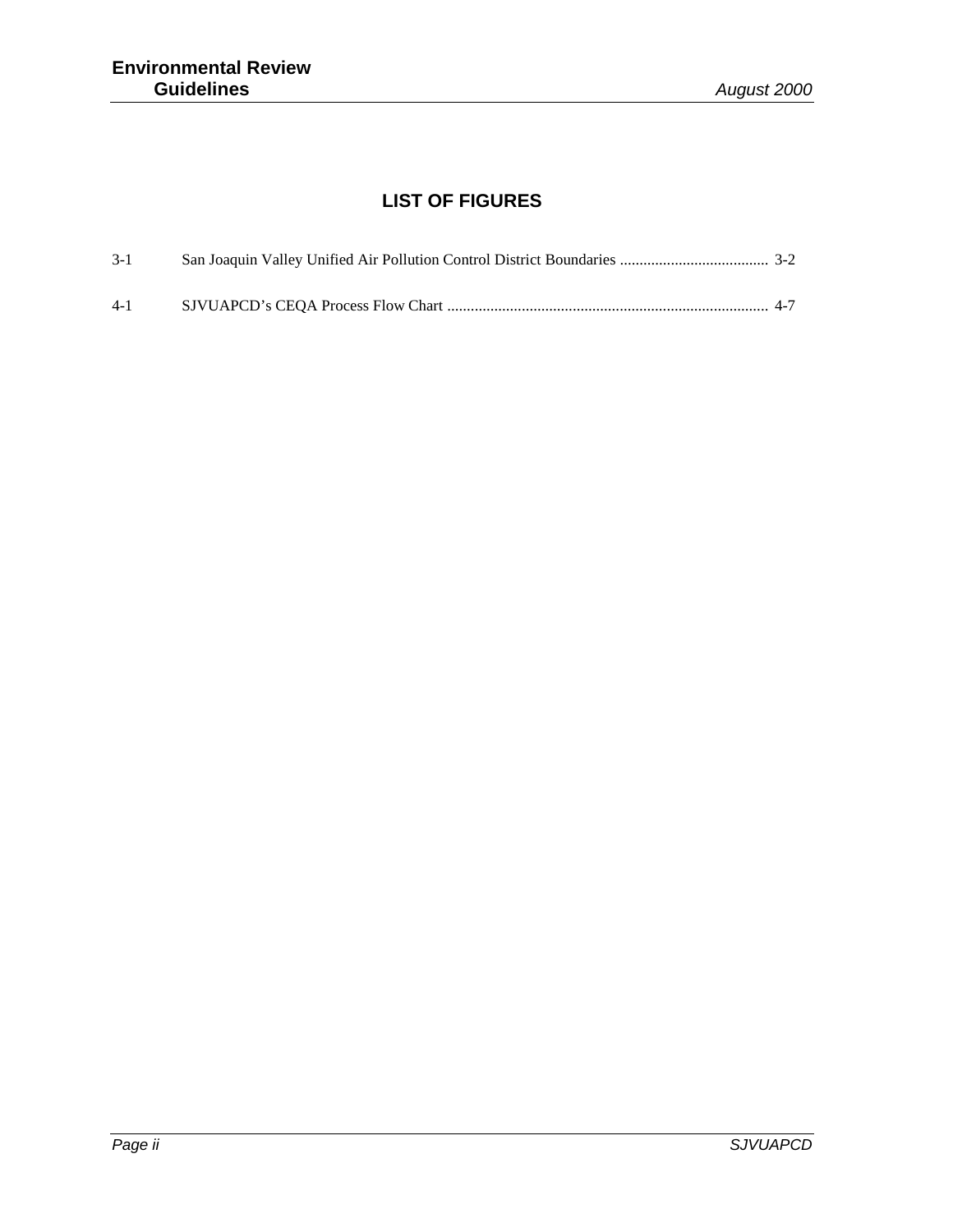## **1 PURPOSE**

This document fulfills California Environmental Quality Act (CEQA) and CEQA Guidelines requirements for agencies to adopt procedures and guidelines for implementing CEQA. The document is intended to guide San Joaquin Valley Unified Air Pollution Control District (SJVUAPCD) staff in carrying out CEQA and to assure the public that environmental impacts related to SJVUAPCD actions are thoroughly and consistently addressed.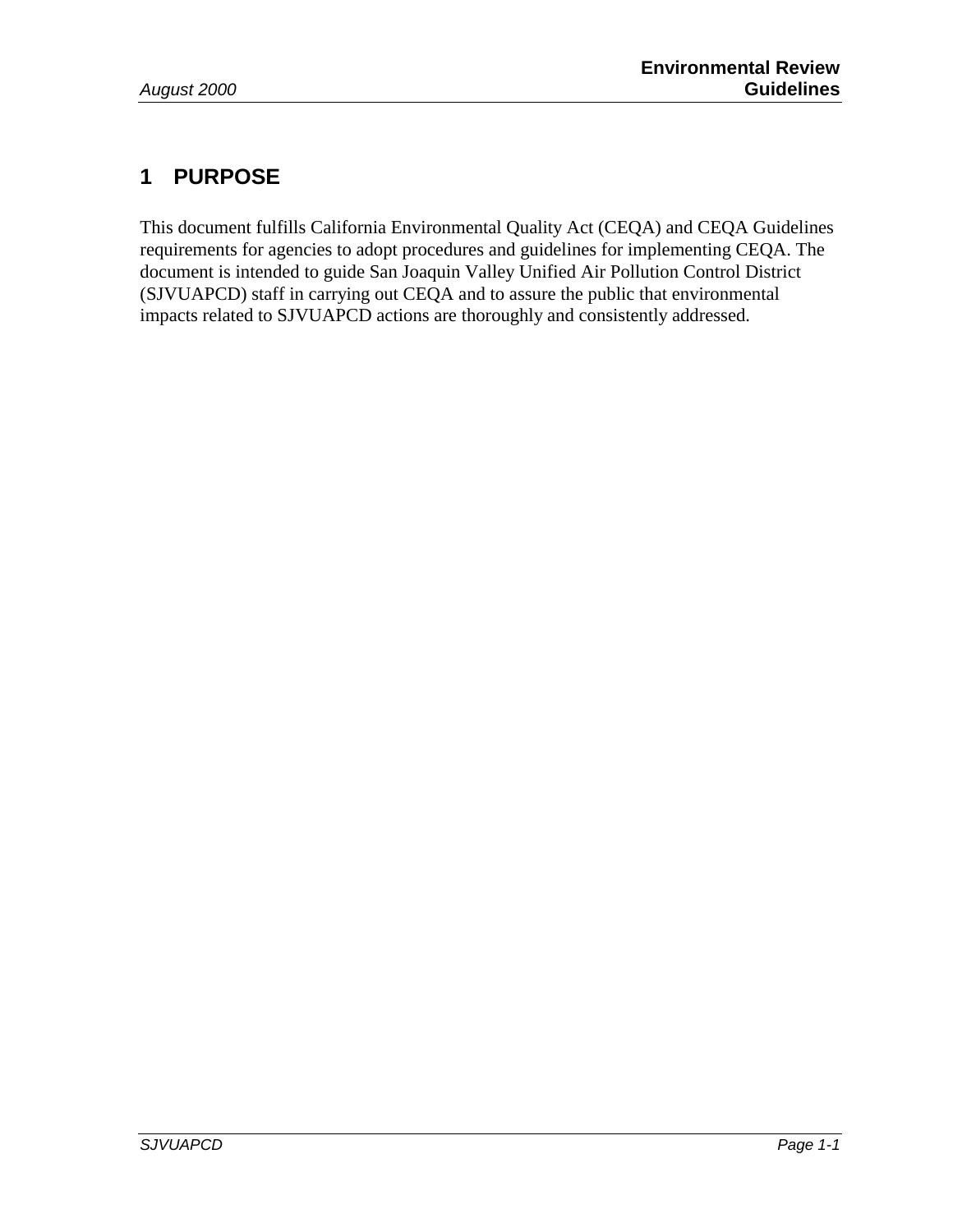## **2 CEQA BACKGROUND INFORMATION**

CEQA is California's most comprehensive environmental law. It was adopted by the state legislature in 1970 and has been amended on many occasions. CEQA applies to all discretionary activities approved or carried out by public agencies.

CEQA has six primary objectives:

- 1. To disclose to decision-makers and the public the significant environmental effects of proposed activities;
- 2. To identify ways to avoid or reduce environmental damage;
- 3. To prevent environmental damage by requiring implementation of feasible alternatives or mitigation measures;
- 4. To disclose to the public reasons for agency approvals of projects with significant environmental effects;
- 5. To foster interagency coordination; and
- 6. To enhance public participation.

The CEQA Statutes are contained in the Public Resources Code (PRC), Division 13, Sections 21000 *et seq*. In addition, the Secretary of Resources adopted CEQA Guidelines, which are the State's official interpretation of CEQA. The CEQA Guidelines are contained in the California Code of Regulations (CCR), Title 14, Chapter 3, Sections 15000 *et seq*.

Section 15022 of the CEQA Guidelines describes public agency implementing procedures for CEQA. Section 15022(d) allows public agencies to incorporate the State CEQA Guidelines by reference, and then to adopt only specific procedures or provisions necessary to tailor the general provisions of the CEQA Guidelines to specific agency operations. The SJVUAPCD adopted the CEQA Guidelines by reference on February 18, 1993. The SJVUAPCD will continue to rely on the CEQA Guidelines for topics not covered by this document.

"This document does not override or supercede the State CEQA Guidelines. Any place in this document where there may be a conflict between what is said in the ERG and what is said in the State CEQA Guidelines, always defer to the State CEQA Guidelines for official interpretation. If in doubt, the reader is encouraged to utilize State CEQA Guidelines as official reference."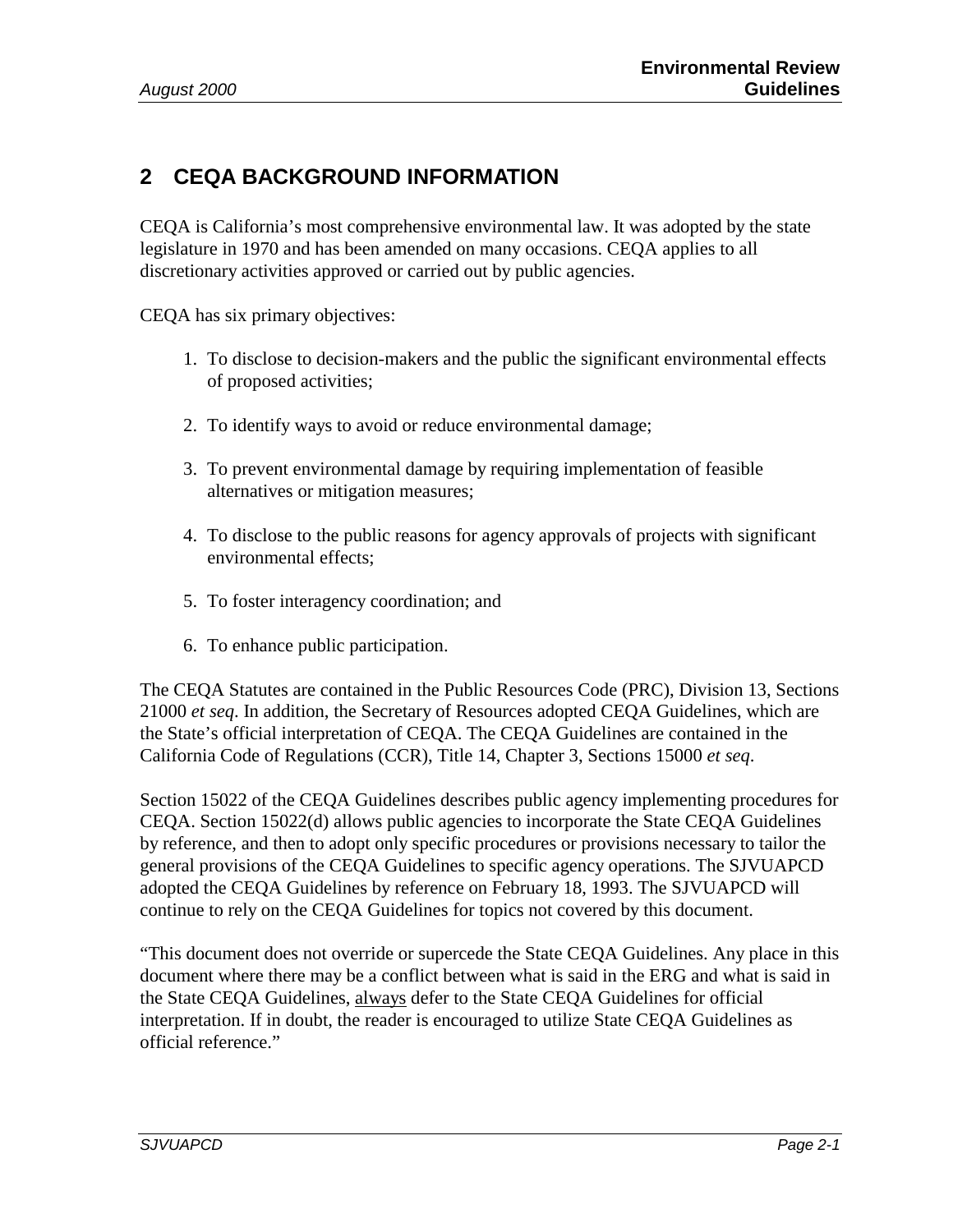## **3 SJVUAPCD ROLES AND RESPONSIBILITIES**

Air Pollution Control Districts have unique roles and responsibilities in implementing CEQA. The CEQA Guidelines describe air pollution control districts as single or limited purpose agencies [CCR §15051(b)(1)]. As such, CEQA limits the SJVUAPCD to addressing issues within its area of expertise—air quality—for most projects. However, when the SJVUAPCD is the Lead Agency as described below, it must examine all potential environmental impacts of a project it will be approving. The SJVUAPCD exercises authority over most aspects of air resources in the San Joaquin Valley Air Basin. Figure 3-1 shows the jurisdiction of the San Joaquin Valley Unified Air Pollution Control District.

Only SJVUAPCD activities meeting the CEQA definition of the term "project" are subject to CEQA. The CEQA Statutes [PRC §21065] define "project" as the whole of an activity which may cause either a direct physical change in the environment, or a reasonably foreseeable indirect physical change in the environment, and which is any of the following:

- An activity directly undertaken by a public agency.
- ! An activity undertaken by a person which is supported, in whole or in part, through contracts, grants, subsidies, loans, or other forms of assistance from one or more public agencies.
- ! An activity that involves the issuance to a person of a lease, permit, license, certificate, or other entitlement for use by one or more public agencies.

#### **3.1 ROLES**

The SJVUAPCD has three primary roles under CEQA:

**Lead Agency:** The SJVUAPCD is the Lead Agency for projects where no other public agency has greater responsibility for supervising or approving the project [CCR §15051]. The SJVUAPCD will be the Lead Agency for the adoption of all SJVUAPCD plans, regulations, and rules. The SJVUAPCD may be the Lead Agency for some permit approvals that will be described in detail in a later section.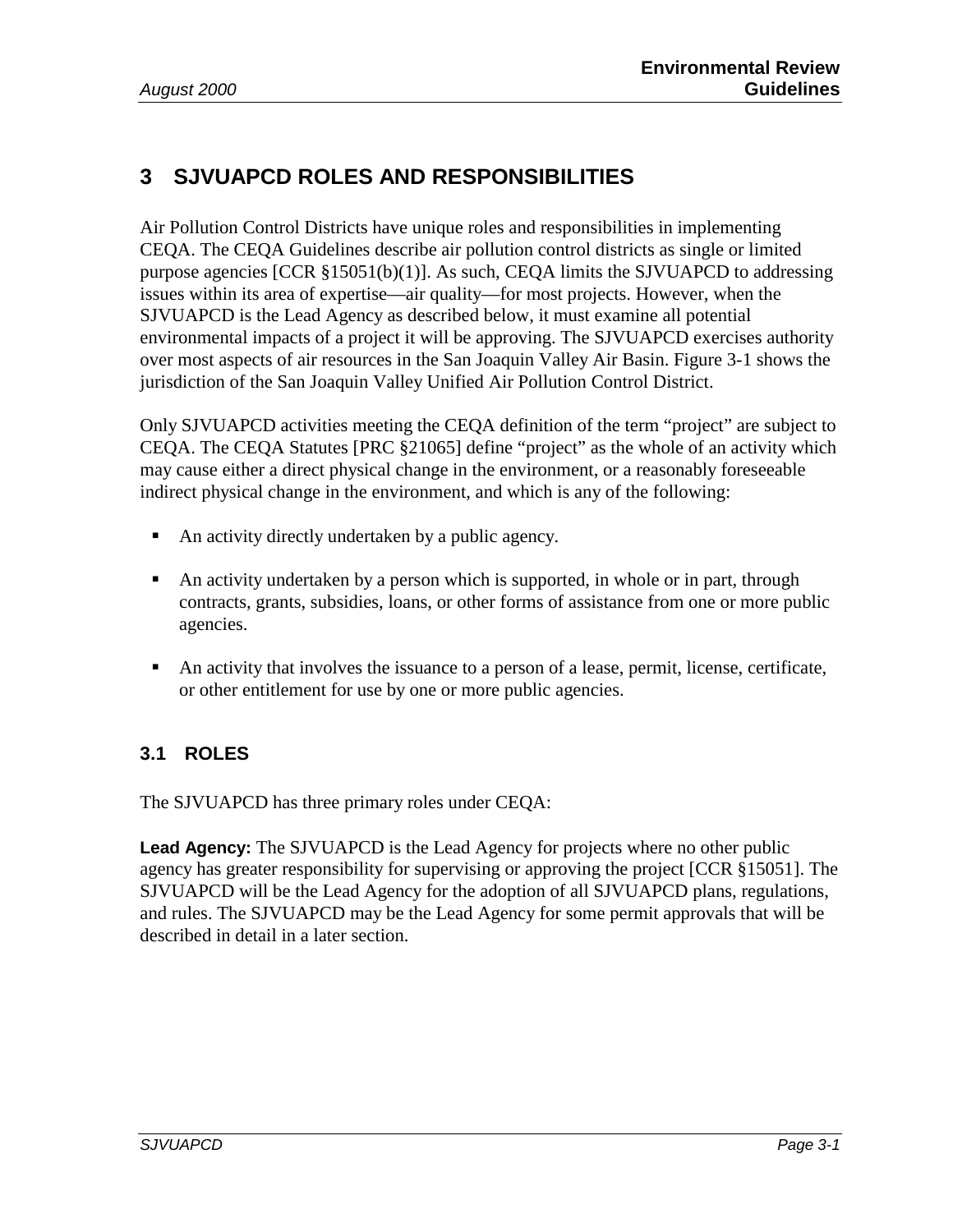**Figure 3-1 San Joaquin Valley Unified Air Pollution Control District Boundaries** 

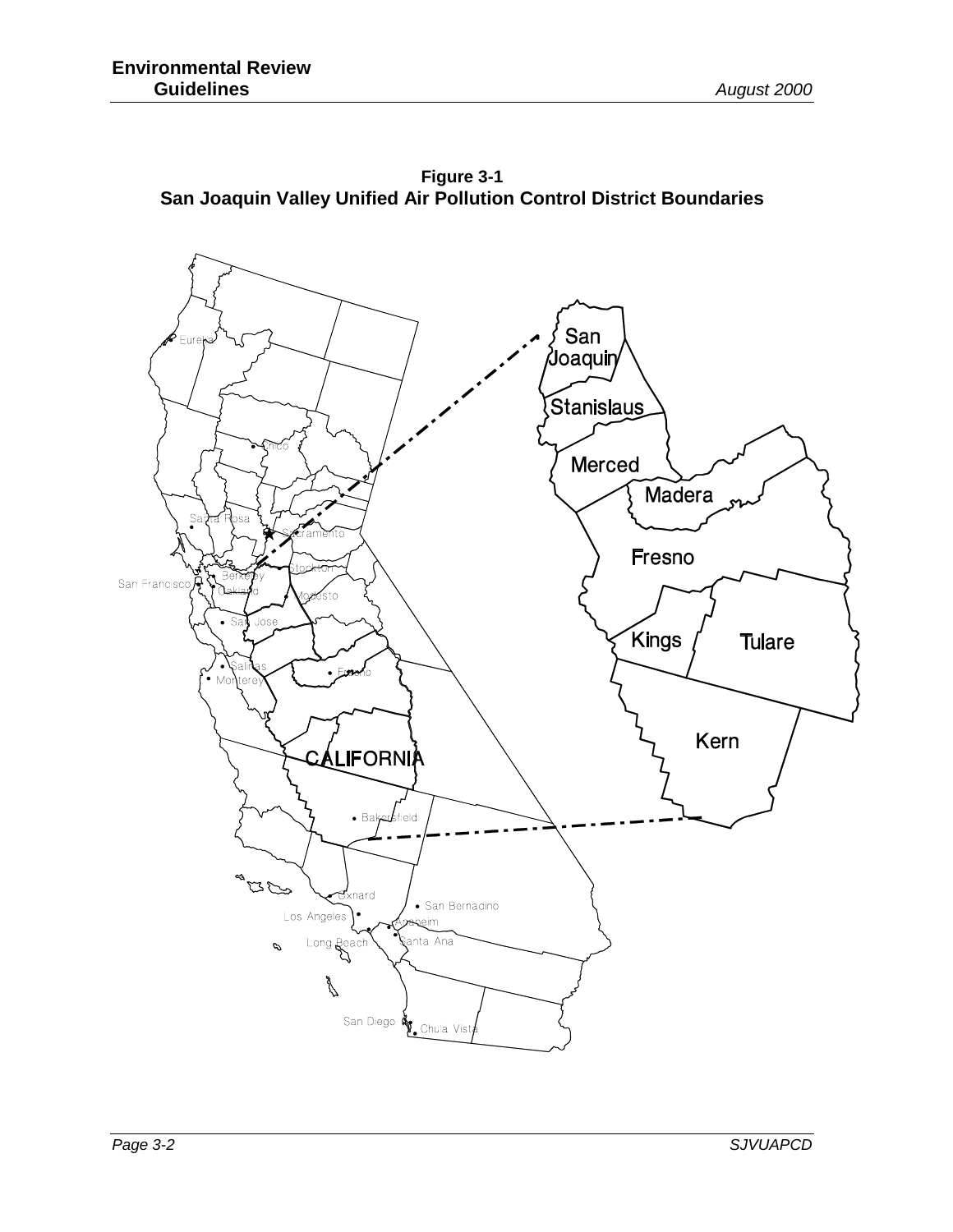**Responsible Agency:** The SJVUAPCD is considered a Responsible Agency when the SJVUAPCD will issue a discretionary permit for a project and another agency such as a city or county is the Lead Agency. Lead agencies must consult informally with responsible agencies at the Initial Study stage to obtain recommendations on whether to prepare an Environmental Impact Report (EIR) or a Negative Declaration [CCR §15063(g)]. Lead agencies must also request comments from responsible agencies on draft EIRs and Negative Declarations [CCR §15072(a) and §15086]. The SJVUAPCD must consider the environmental document prepared by the Lead Agency prior to approving certain permits [CCR §15096(f)].

**Commenting Agency:** The SJVUAPCD comments on the air quality impacts of projects where another public agency is the Lead Agency, but for which the SJVUAPCD has no discretionary authority. CEQA requires lead agencies to consult with agencies that exercise authority over resources that may be affected by the project [CCR §15073(b) and §15086].

#### **3.2 RESPONSIBILITIES**

#### **3.2.1 Responsibilities as a Lead Agency**

The SJVUAPCD's basic responsibilities as a Lead Agency are listed below:

- ! Conduct preliminary reviews to determine if applications are subject to CEQA [CCR §15060].
- Conduct review to determine if project is exempt from CEQA [CCR §15061].
- ! Prepare initial studies for projects that may have adverse environmental impacts [CCR §15063].
- ! Determine the significance of the environmental effects caused by the project [CCR §15064]
- **Prepare Negative Declarations or Mitigated Negative Declarations for projects with no** significant environmental impacts [CCR §15070].
- ! Prepare, or contract to prepare, EIRs for projects with significant environmental impacts [CCR §15081].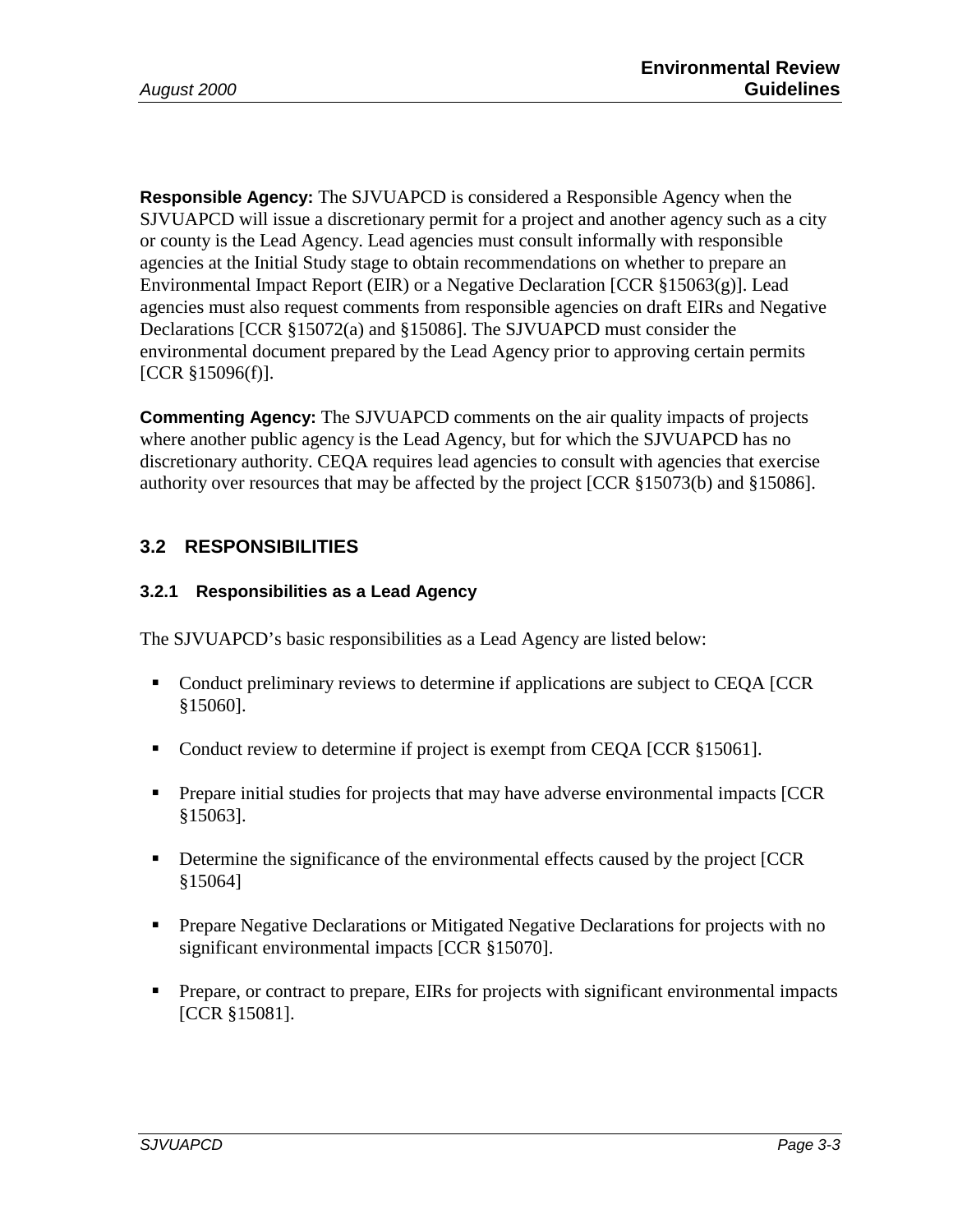- ! Adopt reporting or monitoring programs for the changes made to projects or conditions of project approval, adopted in order to mitigate or avoid significant effects on the environment [PRC §21081.6 & CCR §15097].
- Comply with CEQA noticing and filing requirements.

#### **3.2.2 Responsibilities as a Responsible Agency**

The SJVUAPCD's responsibilities as a Responsible Agency related to commenting on environmental documentation are specified in the SJVUAPCD's Guide for Assessing and Mitigating Air Quality Impacts (GAMAQI) document. Prior to approving the Authority to Construct the SJVUAPCD must also, as a Responsible Agency, do the following:

- ! Decide on the adequacy of the EIR or Negative Declaration for use by the SJVUAPCD [CCR §15096(e)].
- ! Consider the environmental effects of the project as shown in the EIR or Negative Declaration [CCR §15096(f)].
- ! Adopt feasible alternative or mitigations for the direct or indirect environmental effects of those parts of the project which it decides to carry out, finance, or approve [CCR §15096(g)].
- ! Prepare and submit mitigation monitoring and reporting programs where appropriate [PRC §21081.6 & CCR §15097].
- Make appropriate findings [CCR §15096(h)].
- File appropriate notices [CCR §15096(i)].

#### **3.2.3 Delegation of Tasks**

CEQA [CCR §15025] allows SJVUAPCD to delegate certain tasks to staff but also requires that other functions can not be delegated, but must be undertaken by the decision-making body. The SJVUAPCD Governing Board is the decision-making body for the adoption of rules, regulations, and plans. The Air Pollution Control Officer (APCO), Deputy APCO, or Acting APCO is the decision-making body for approvals of SJVUAPCD Authorities to Construct.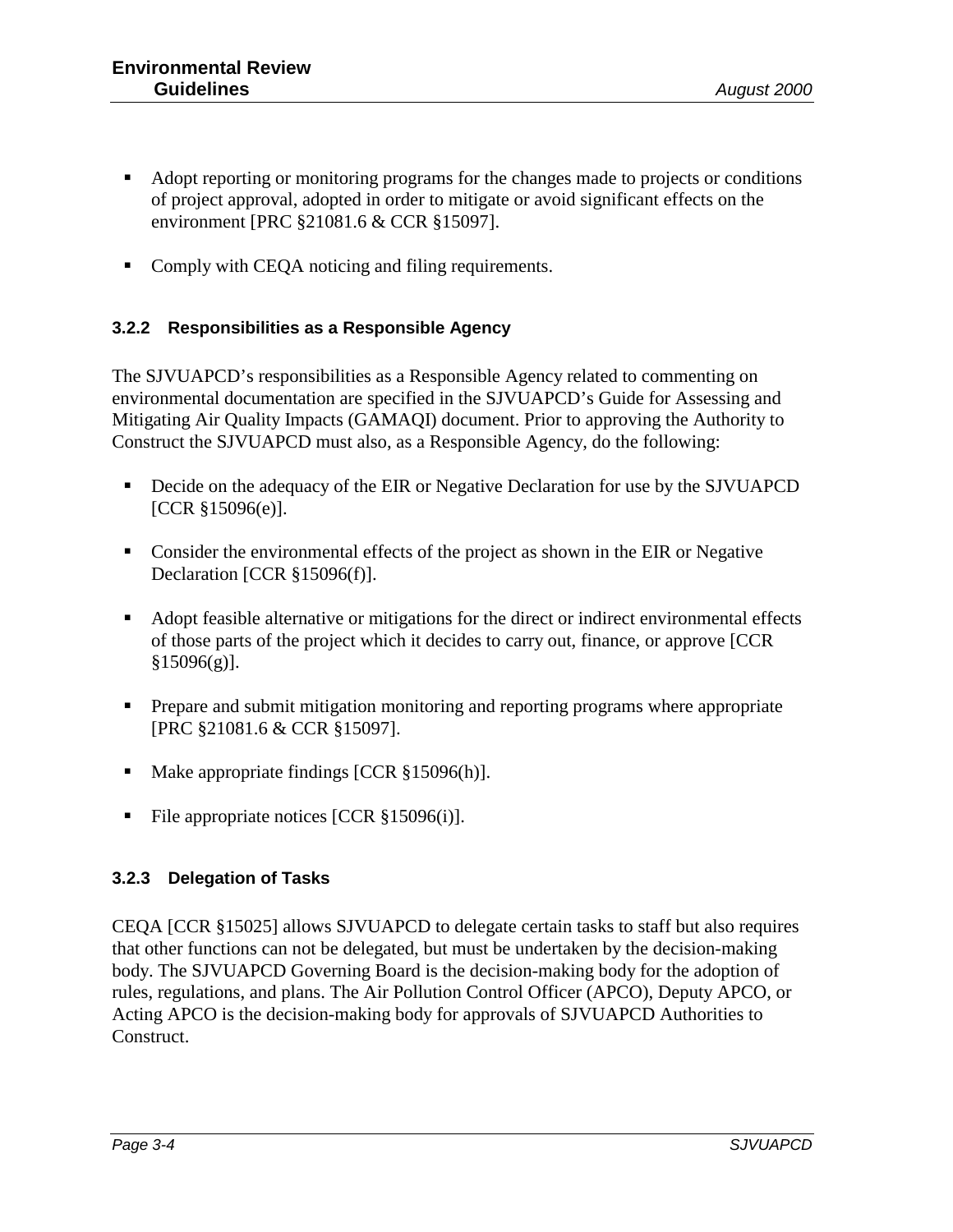**Tasks that May Not be Delegated:** The decision-making body may not delegate the following functions [CCR §15025(b)]:

- reviewing and considering a final EIR or approving a Negative Declaration prior to approving a project and
- ! making findings required by CCR Sections 15091 and 15093. These findings relate to mitigation of significant impacts and to statements of overriding consideration when impacts cannot be mitigated but the project will be approved.

**Tasks that are Delegated to Staff:** The SJVUAPCD Governing Board delegates the following CEQA functions to staff:

- conducting preliminary reviews to determine whether a project is exempt from CEQA;
- ! conducting an Initial Study and deciding whether to prepare a draft EIR or a Negative Declaration;
- **Periode 1** preparing a proposed Negative Declaration or EIR;
- accomplishing environmental reviews within the time frames required by CEOA;
- **Periodici** preparing responses to comments on SJVUAPCD prepared environmental documents;
- ! preparing mitigation reporting and monitoring programs;
- ! filing all notices required or allowed by CEQA; and
- ! reviewing and commenting on projects where another agency is Lead Agency (see GAMAQI).

**Tasks that are Delegated to the Planning Director:** The SJVUAPCD delegates the following CEQA functions to the Planning Director or his or her designee:

- Signing all draft documents
- Signing Notices of Exemption
- Signing Notices of Determination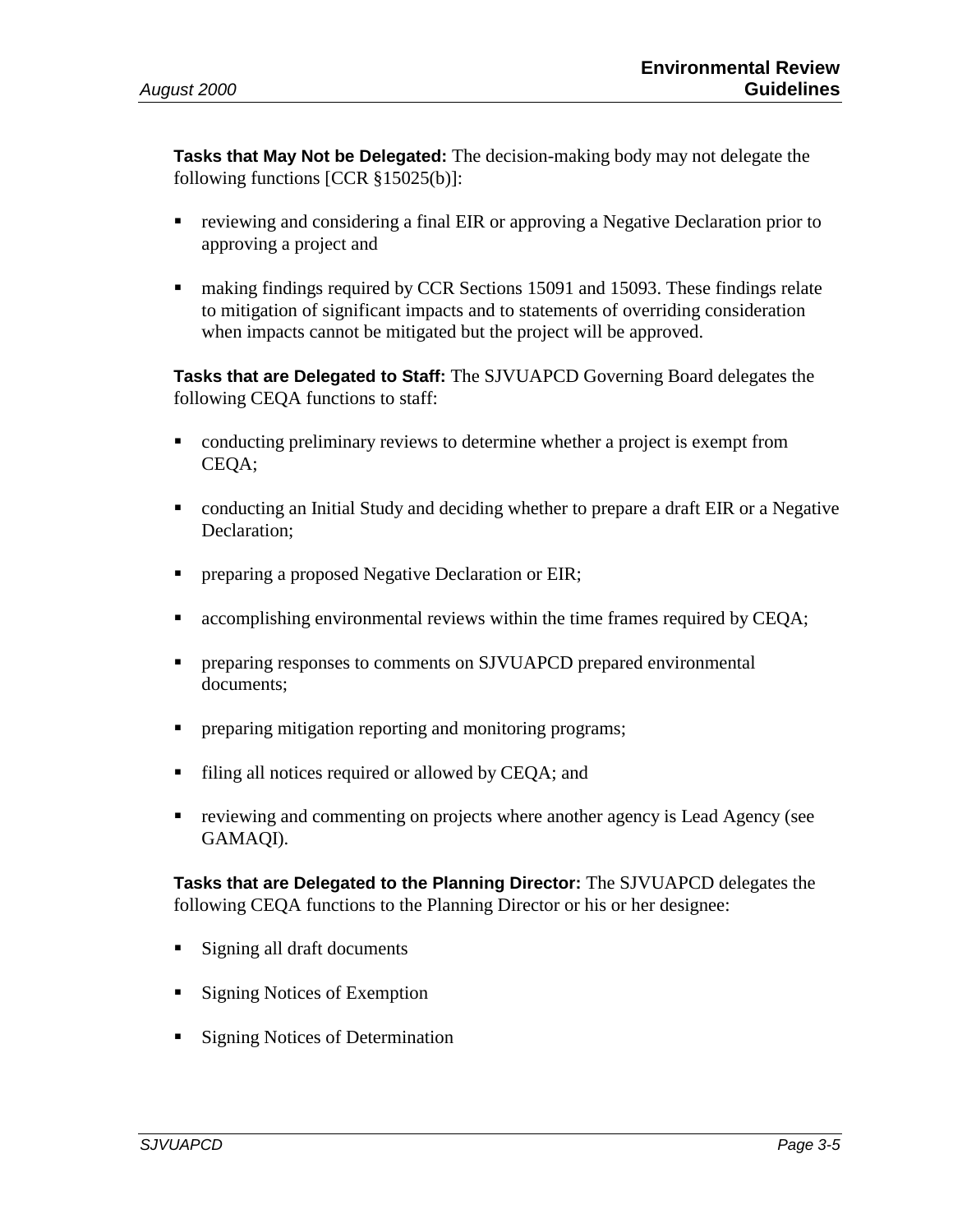#### **3.2.4 Independent Judgment**

The SJVUAPCD must exercise independent judgment in preparing environmental documents and considering environmental impacts. In accordance with CEQA [PRC §21082.1(c)], the SJVUAPCD will do all of the following:

- **Independently review and analyze any report or declaration required by CEQA;**
- ! circulate draft documents that reflect the Lead Agency's independent judgment; and
- ! as part of the adoption of a Negative Declaration or certification of an EIR, find that the report or declaration reflects the independent judgment of the Lead Agency.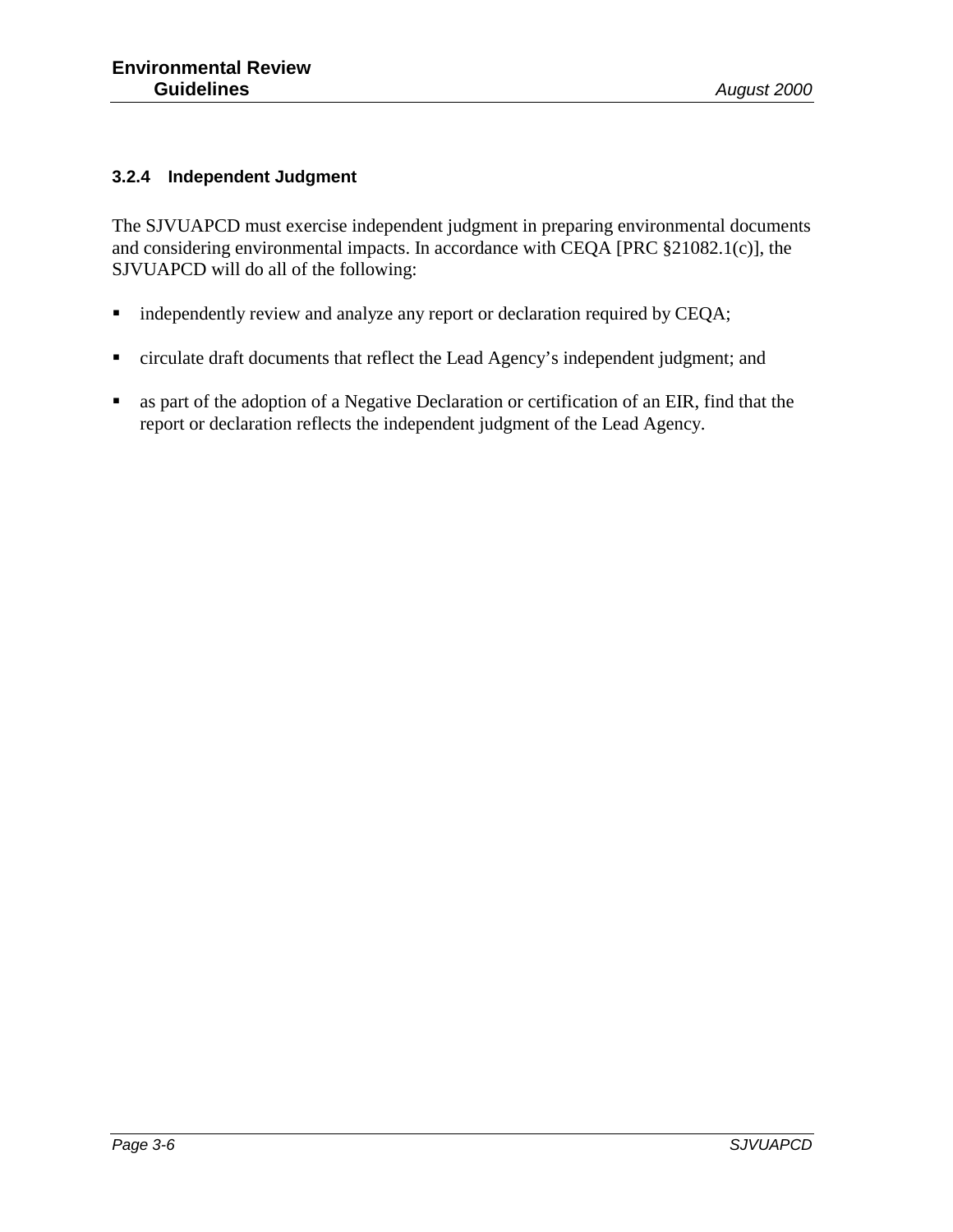## **4 POLICIES AND PROCEDURES**

This section provides SJVUAPCD policies and procedures for implementing CEQA. The section is not intended to be all encompassing. It restates or expands on parts of the CEQA Guidelines most frequently encountered when reviewing SJVUAPCD projects.

#### **4.1 REVIEW STREAMLINING**

It is SJVUAPCD policy to avoid unnecessary delay in carrying out CEQA review while ensuring that significant environmental effects are thoroughly and consistently addressed. The SJVUAPCD strongly supports actions to streamline the review process through the measures listed in the CEQA Guidelines [CCR §15006]. To implement this policy, the SJVUAPCD will provide land use approving agencies with sufficient information to address air quality impacts at the land use approval stage and thereby avoid the need for additional review when it is time for SJVUAPCD permit approval. When SJVUAPCD permit approvals require further review, the SJVUAPCD will use environmental information from previously adopted EIRs and Negative Declarations whenever possible. The SJVUAPCD will use all exemptions authorized by CEQA for qualifying projects.

#### **4.2 EXEMPTIONS FROM CEQA**

The State Legislature recognized that certain types of projects will not have significant environmental impacts or have overriding benefits that make compliance with CEQA unwarranted, and provided a variety of ways to qualify for exemptions from CEQA. The following section provides an overview of the most common exemptions applicable to projects where the SJVUAPCD is the Lead Agency or a Responsible Agency. Additional exemptions may be found in the CEQA Guidelines. Some projects may qualify for more than one exemption. In those cases, the exemptions most strongly related to the project should be identified in the project file and on the notice of exemption, if one is filed.

#### **4.2.1 Statutory Exemptions**

The Legislature granted a number of exemptions from CEQA. The following exemptions often apply to SJVUAPCD projects:

**Ministerial Projects:** Ministerial projects are those where the SJVUAPCD's decision involves little or no personal judgment as to the wisdom or manner of carrying out the project [CCR §15369]. Ministerial projects are entitled to a blanket exemption from all of CEQA's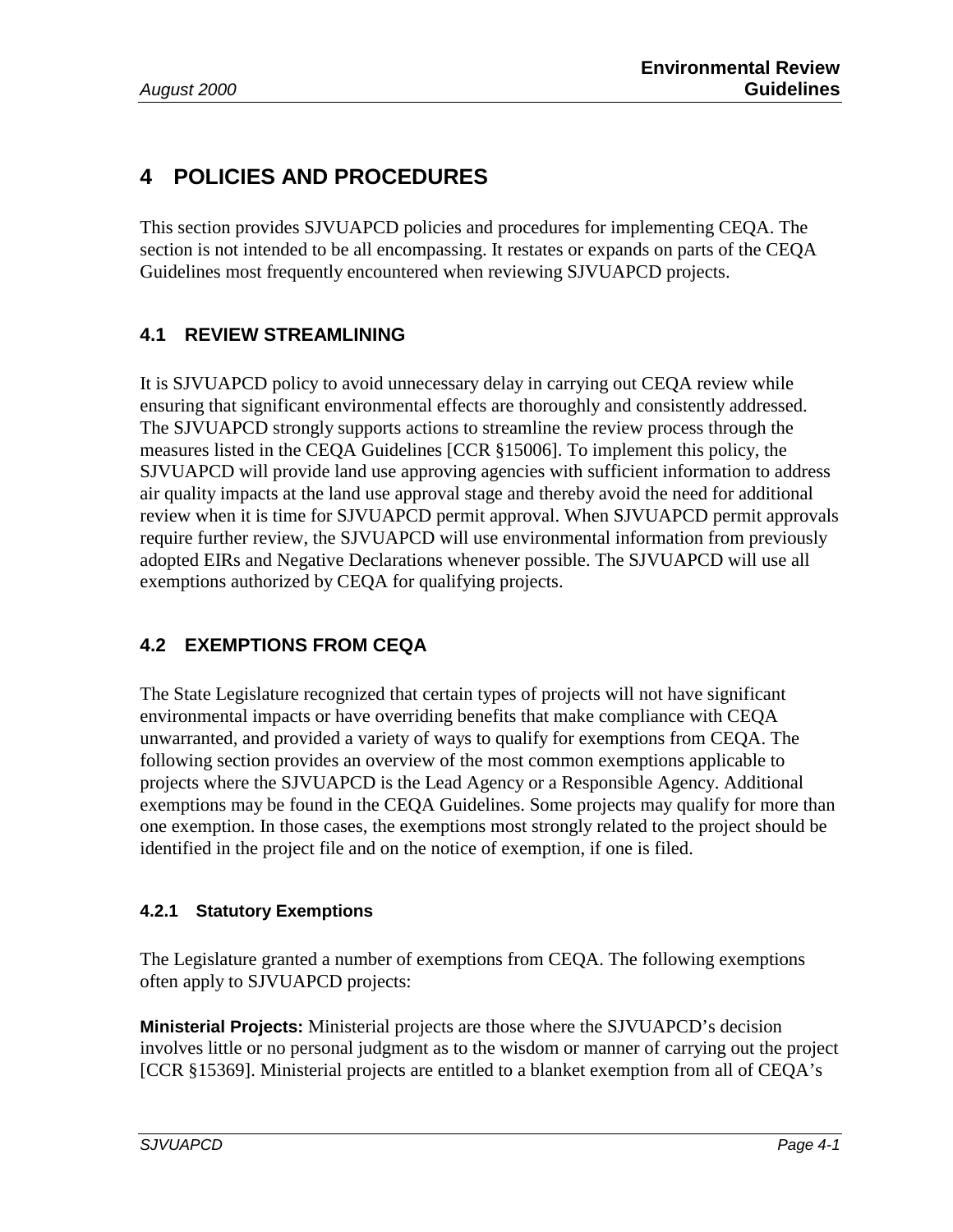policies and procedures. The SJVUAPCD, in the absence of any discretion, and based upon analysis of its own laws, generally considers the following approvals to be ministerial:

#### ! **Permit to Operate**

Under the SJVUAPCD's two-step permitting system for new and modified equipment, an Authority to Construct (ATC) is issued first. When all conditions of the ATC have been met, a Permit to Operate (PTO) is issued. Any discretion in the action is applied at the ATC stage and therefore a PTO issued pursuant to an ATC is ministerial. PTOs issued pursuant to a change in the permit exemptions in Rule 2020 and exempt from new source review by Section 6 are ministerial.

! **ATCs for Projects Covered by the Permit Services Procedures Manual** Under the SJVUAPCD's streamlined permit processing program set forth in the Permit Services Procedures Manual in the Guidelines for Expedited Application Review (GEAR) there are standard application reviews and standard ATC documents which must be used in acting on applications for ATC for the equipment identified therein. Little or no discretion is utilized in issuing ATCs under these GEAR documents; thus issuance of such ATCs is ministerial.

**Emergency Projects:** The following projects are exempt from CEQA per CCR §15269:

- ! Projects to maintain, repair, restore, demolish, or replace property or facilities damaged or destroyed as a result of a disaster in a disaster stricken area in which a state of emergency has been declared by the Governor.
- ! Emergency repairs to publicly or privately owned service facilities necessary to maintain service essential to the public health, safety or welfare.
- Specific actions necessary to prevent or mitigate an emergency. An example is the installation of a temporary emergency diesel water pump used to alleviate or avoid an immediate threat of flooding. This exemption would not apply to equipment installed in the normal course of construction to prevent long-term hazards.

**Title V Permits:** The issuance, modification, amendment, or renewal of any permit pursuant to Title V of the federal Clean Air Act (42 U.S.C. Secs. 7661 to 7661f, incl.) or pursuant to the SJVUAPCD's Title V program is exempt from CEQA **unless the permit activity authorizes a physical or operational change** [PRC §21080.24].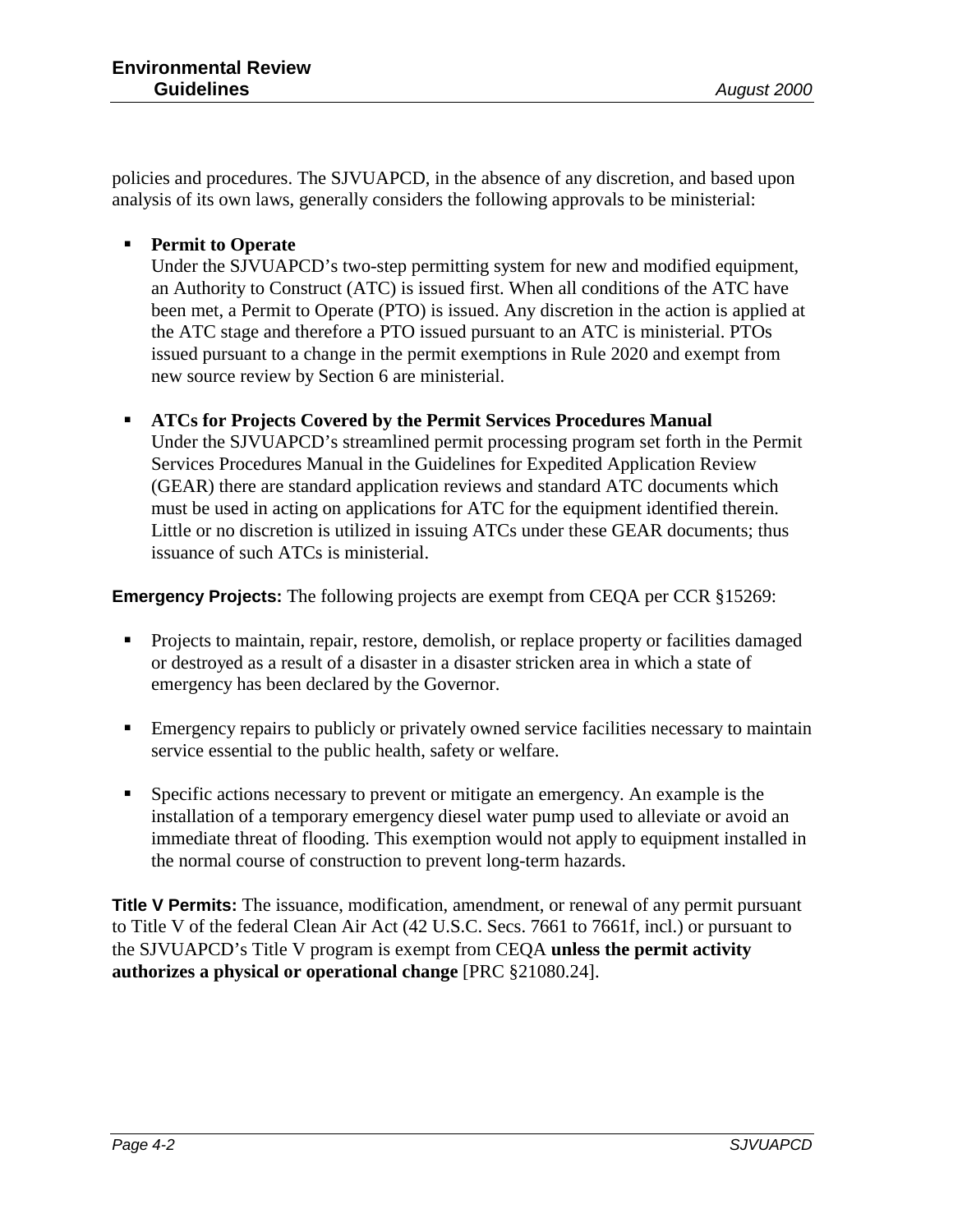#### **4.2.2 Categorical Exemptions**

The State Secretary of Resources has determined that certain classes of projects do not have a significant effect on the environment and are exempt from the provisions of CEQA. These exemptions are listed in the CEQA Guidelines Sections 15300 to 15329. The exemptions most frequently applied to SJVUAPCD approvals are listed below:

**Minor Alterations to Existing Facilities:** [CCR §15301] Projects consisting of the operation, repair, maintenance, permitting, leasing, licensing, or minor alteration of existing public or private structures, facilities, mechanical equipment, or topographic features, involving negligible or no expansion of use or emissions beyond that existing at the time of the lead agency's determination. This exemption includes the following SJVUAPCD permit actions:

- ! ATC applications to install air pollution control or abatement equipment and there are no possible significant environmental effects and
- ! ATC applications to alter permitted equipment or to change processes that will involve only negligible increases or decreases in pollutant emissions and no other possible significant environmental effects.

**Replacement or Reconstruction:** [CCR §15302] Replacement or reconstruction of existing structures and facilities where the new structure will be located on the same site as the structure replaced and will have substantially the same purpose and capacity. This would include replacement or reconstruction of existing permitted facilities and equipment involving no expansion of capacity.

**Actions by Regulatory Agencies for Protection of the Environment:** [CCR §15308] Actions taken by regulatory agencies, as authorized by state or local ordinance, to assure the maintenance, restoration, enhancement, or protection of the environment. This exemption may apply to the adoption of SJVUAPCD rules and regulations that tighten requirements or performance standards and have no significant environmental effect on other resources.

**Cogeneration Projects at Existing Facilities:** [CCR §15329] The installation of cogeneration equipment with a capacity of 50 megawatts or less that meet the following conditions:

! Industrial facilities where the installation of cogeneration equipment will result in no net increase in air emissions, or will produce emissions lower than the amount that would require review under the new source review rules of the SJVUAPCD, and comply with all applicable state, federal, and local air quality laws.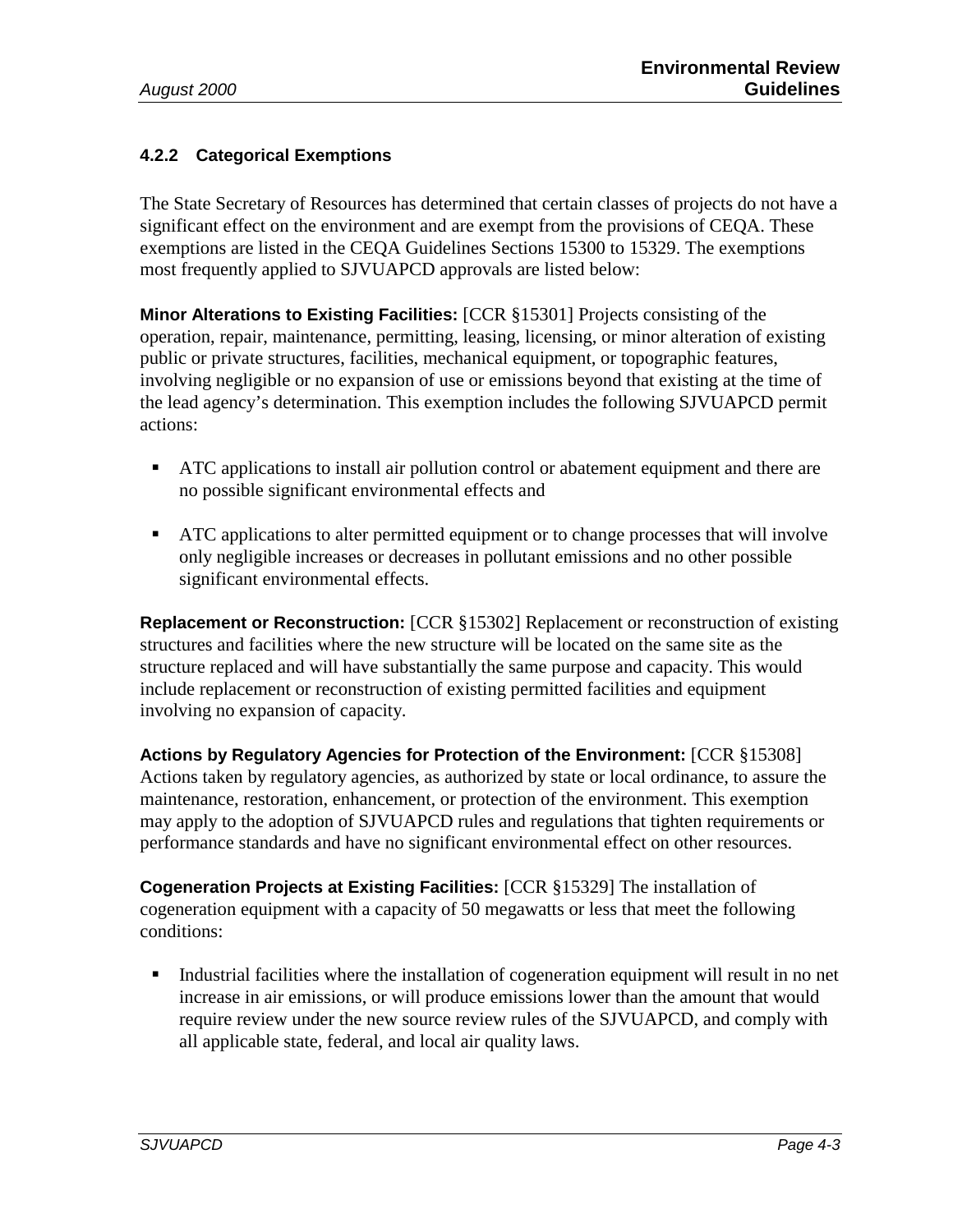! Commercial and institutional facilities that meet all the criteria listed above, result in no noticeable noise to nearby residential structures, and are contiguous to other commercial or institutional uses.

#### **4.2.3 Exceptions to Categorical Exemptions**

Projects that meet the criteria for one of the categorical exemptions are still subject to CEQA under several circumstances [CCR §15300.2]:

- ! projects that are ordinarily considered insignificant in their impacts on the environment are not exempt if the project is located in a particularly sensitive environment;
- when the cumulative impact of successive projects of the same type in the same place, over time is significant;
- when unusual circumstances exist that may cause a significant effect on the environment;
- ! when a project may result in damage to scenic resources within a highway designated as a state scenic highway;
- when a project is located on a site which is included on any list compiled pursuant to Section 65962.5 of the Government Code (Hazardous Waste Sites); or
- ! when a project may cause a substantial adverse change in the significance of a historical resource.

#### **4.2.4 "General Rule" Exemption**

CEQA applies only to projects that have the potential for causing a significant effect on the environment. Where it can be seen with certainty that there is no possibility that the activity in question may have a significant effect on the environment, the activity is not subject to CEQA [CCR §15061(b)(3)]. The "General Rule" exemption is used when, during preliminary review, the SJVUAPCD finds that a discretionary project is of a type and size known through previous environmental reviews, analysis, and experience to have no significant effects. This exemption cannot be used if the project has circumstances that are out of the ordinary, or if the project has the potential to cause a localized exceedance of any pollutant emission standard. Examples of projects normally qualifying for this exemption include, but are not limited to, the following: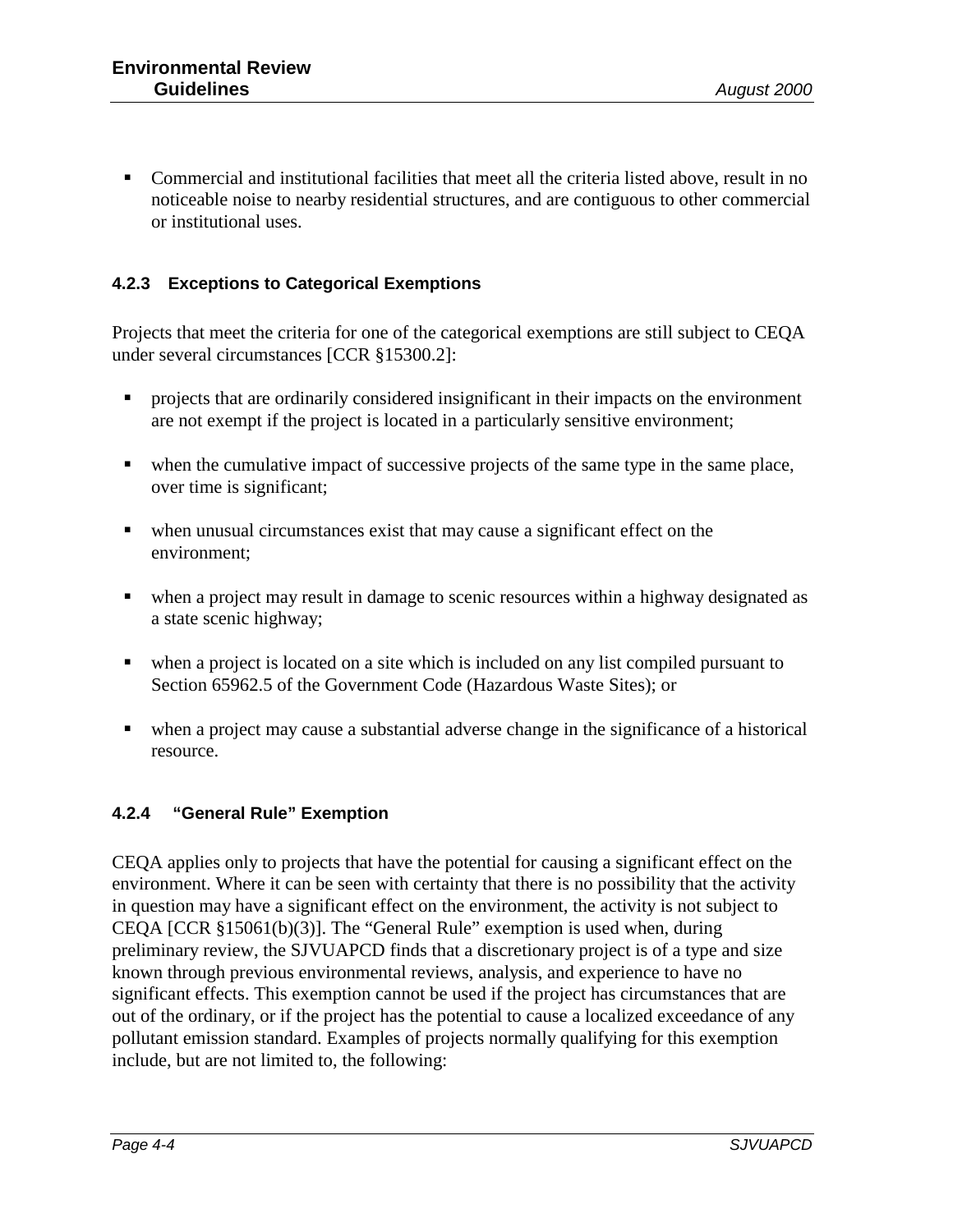**New Stationary Sources with Emissions less than New Source Review Offset Thresholds:** New projects with criteria pollutant emissions in amounts less than new source review offset thresholds of SJVUAPCD Rule 2201, for which there may be an increase in the emissions of any toxic air contaminant, but any such increase conforms with the SJVUAPCD's Risk Management Policy, and for which there will be no other significant environmental effects.

**New or Modified Stationary Sources Offsetting Criteria Pollutant Emissions:** New or modified projects satisfying the offset requirements of SJVUAPCD Rule 2201, for which there may be an increase in the emissions of any toxic air contaminant, but any such increase conforms with the SJVUAPCD's Risk Management Policy, and for which there will be no other significant environmental effects. Projects defined as a major source or a Title I modification by SJVUAPCD Rule 2201 are generally not exempt.

**Minor Rule Amendments:** Rule amendments that make administrative changes and corrections to rules that do not relax emission standards nor cause significant emissions increases, and have no other significant environmental effects.

**Rules with no Significant Environmental Effect:** New and amended rules where it can be seen with certainty that implementation will result in no significant environmental effects.

**Adoption of Federal or State Rules or Regulations by Reference:** The SJVUAPCD sometimes adopts United States Environmental Protection Agency (EPA) and California Air Resources Board (ARB) rules and regulations that will be enforced by the SJVUAPCD. By placing the rule in the SJVUAPCD Rulebook, potential sources are more likely to be aware of the requirements. SJVUAPCD adoption of these rules has no impact on the environment since they are in effect whether or not the SJVUAPCD takes action. Examples include the General Conformity Rule (Rule 9020) and rules adopted to comply with the National Emission Standards for Hazardous Air Pollutants (NESHAP) (Rule 4002). If the SJVUAPCD modifies a state or federal rule in a way that substantially differs from the state or federal regulation it must be examined for potential impacts.

**Plans Using Only Previously Adopted Measures:** New and amended SJVUAPCD plans proposing no new control measures or programs and these existing previously adopted measures and programs were found to have no significant environmental effects during a previous environmental review.

**Plans with no Significant Adverse Effect:** New and amended SJVUAPCD plans where it can be seen with certainty that proposed measures or programs will have no significant environmental effects.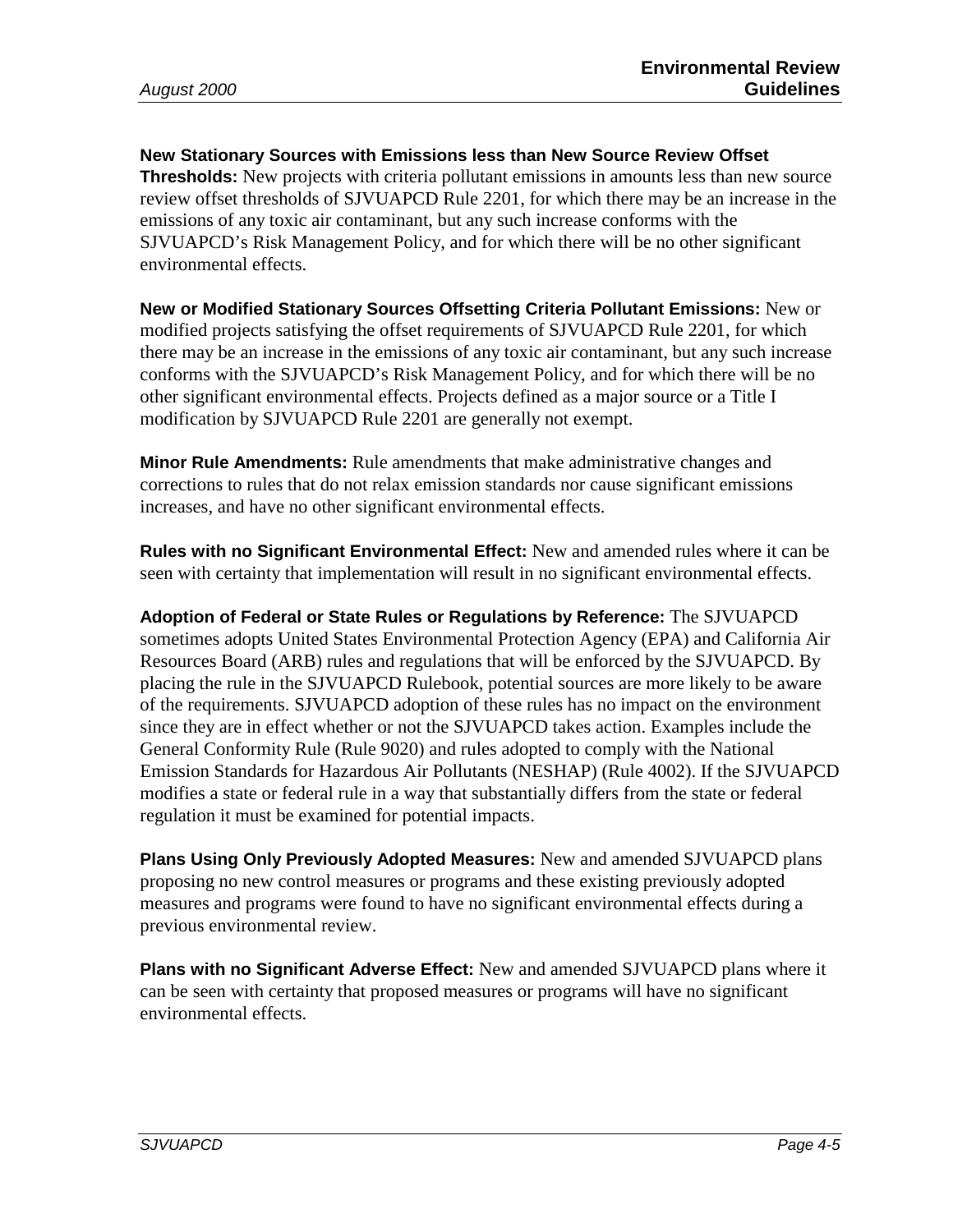#### **4.2.5 Filing Notices of Exemption**

The CEQA Guidelines [CCR §15062] allow the SJVUAPCD to file a Notice of Exemption for projects determined to be exempt from CEQA. Filing a Notice of Exemption starts a 35-day statute of limitations period on legal challenges of an agency's decision that a project is exempt from CEQA. If no Notice of Exemption is filed the statute of limitations is 180 days.

The notice can be filed only after the project is approved. The SJVUAPCD shall file Notices of Exemption for plans and rules with all eight counties. The SJVUAPCD shall file a Notice of Exemption for a permit approval only when deemed necessary or at the request of an applicant. The notice shall be filed only with the County Clerk of the county where the project is located. The notice shall contain all information required by CCR §15062.

#### **4.3 PROJECTS SUBJECT TO CEQA REVIEW**

Projects not falling under any of the exemptions either listed above or in the CEQA Guidelines are subject to CEQA review. For a step-by-step flow chart depicting the CEQA review process, please refer to Figure 4-1. The following describes SJVUAPCD actions needed to comply with CEQA.

#### **4.3.1 Lead Agency Determination**

The first action that the SJVUAPCD must take is to determine which agency is the Lead Agency. A Lead Agency is the public agency with the principal responsibility for approving a project. The SJVUAPCD is the Lead Agency for the approval of all its plans, rules, and regulations. Often, projects that require SJVUAPCD permit approvals will also require land use approvals from another public agency. The Lead Agency will normally be the agency with general governmental powers such as a city or county, rather than an agency with a single or limited purpose such as an air pollution control district [CCR §15051(b)(1)]. When a city or county is the Lead Agency and the project requires SJVUAPCD permits, the city, or county analyzes all impacts of the project including impacts to air quality. When this occurs, the SJVUAPCD is considered a Responsible Agency. The SJVUAPCD's actions as a Responsible Agency are discussed beginning in Section 4.3.10.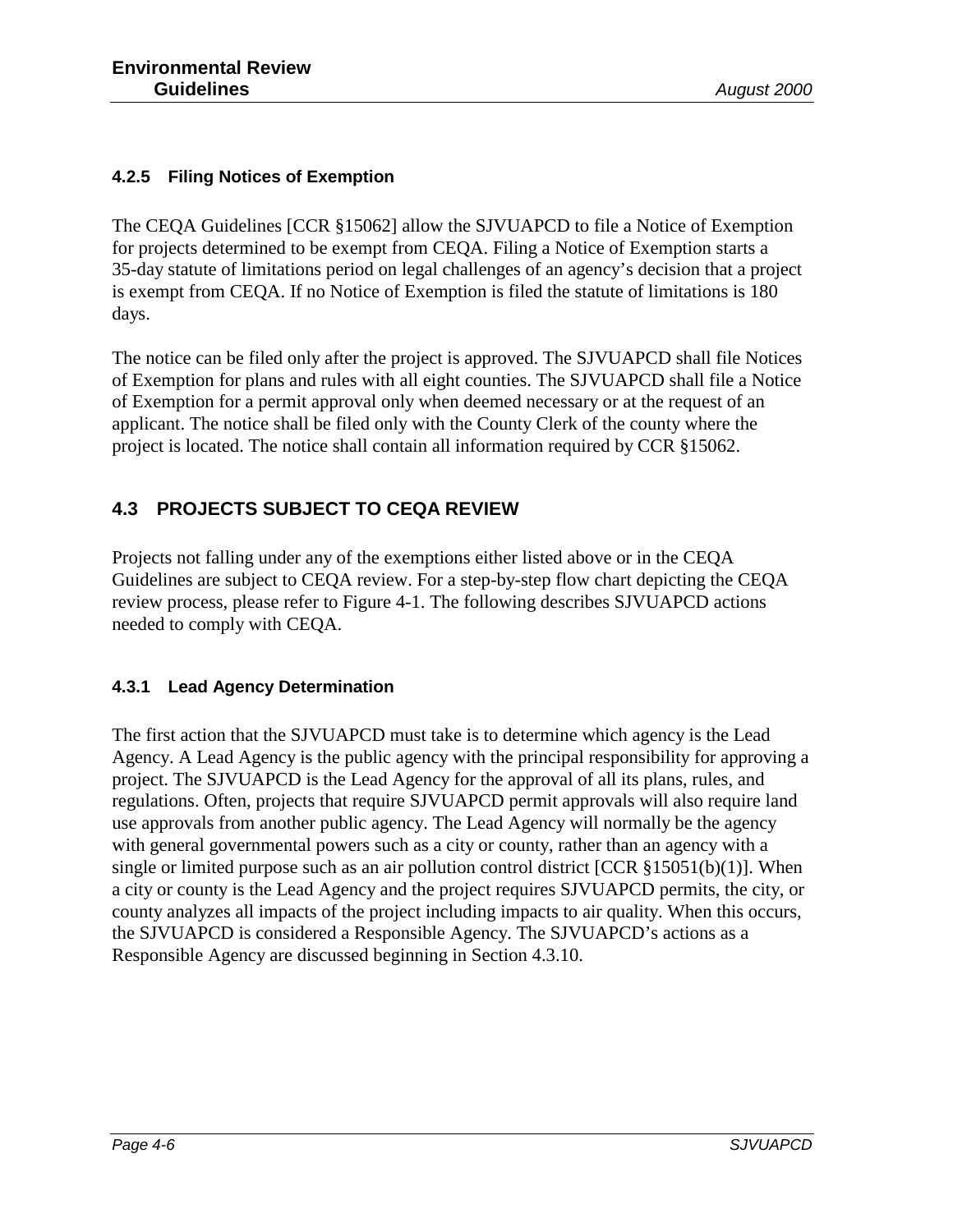

**Figure 4-1 SJVUAPCD's CEQA Process Flow Chart**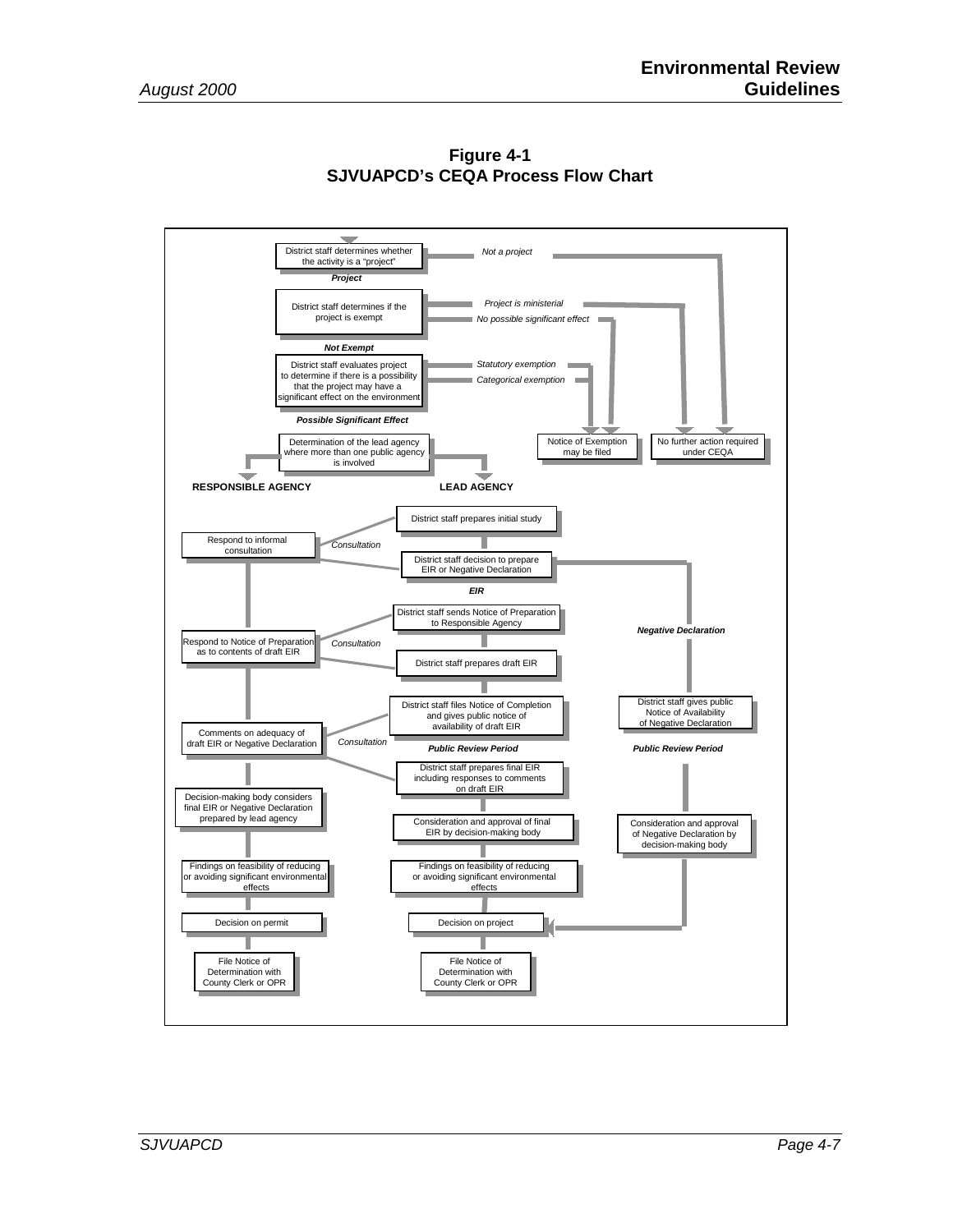#### **4.3.2 The Initial Study**

The next step after determining that the SJVUAPCD must conduct further CEQA review is to prepare an Initial Study. The purpose of the Initial Study is to determine if the project may have a significant effect on the environment. An Initial Study provides a framework to systematically examine all potential environmental effects. If it is clear that an EIR is required, an Initial Study is not required.

SJVUAPCD CEQA staff will prepare initial studies in accordance with CCR Section 15063. An Initial Study will normally include a complete project description, an environmental checklist, a discussion of potentially significant impacts and mitigation measures, and references to applicable previous environmental documents, professional studies, and technical reports.

The SJVUAPCD will consult informally with all responsible agencies and trustee agencies responsible for resources affected by the project to obtain recommendations to prepare either an EIR or a Negative Declaration.

#### **4.3.3 Decision to Prepare an EIR or Negative Declaration**

Following completion of the Initial Study, the SJVUAPCD will review the potential impacts along with the recommendations of the trustee agencies and responsible agencies to determine if substantial evidence exists that the project will have a significant effect on the environment. If there are no significant effects, the SJVUAPCD will prepare a Negative Declaration. If there are significant effects, but those effects can be mitigated to a level considered less than significant, the SJVUAPCD will prepare a Mitigated Negative Declaration and incorporate the mitigation measures into the project. When an individual or entity other than the SJVUAPCD is undertaking the project, the project applicant must agree to the incorporation of the measures into the project. If there are unavoidable significant effects, the SJVUAPCD will prepare an EIR. The Director of Planning or his designee shall make this determination.

If at any time during the approval process the decision-making body determines that an EIR must be prepared for a project for which a Negative Declaration has been filed, the project shall not be approved until such a time as an EIR has been completed. However, EIRs must be completed within one year of an application being accepted as complete [CCR §15108].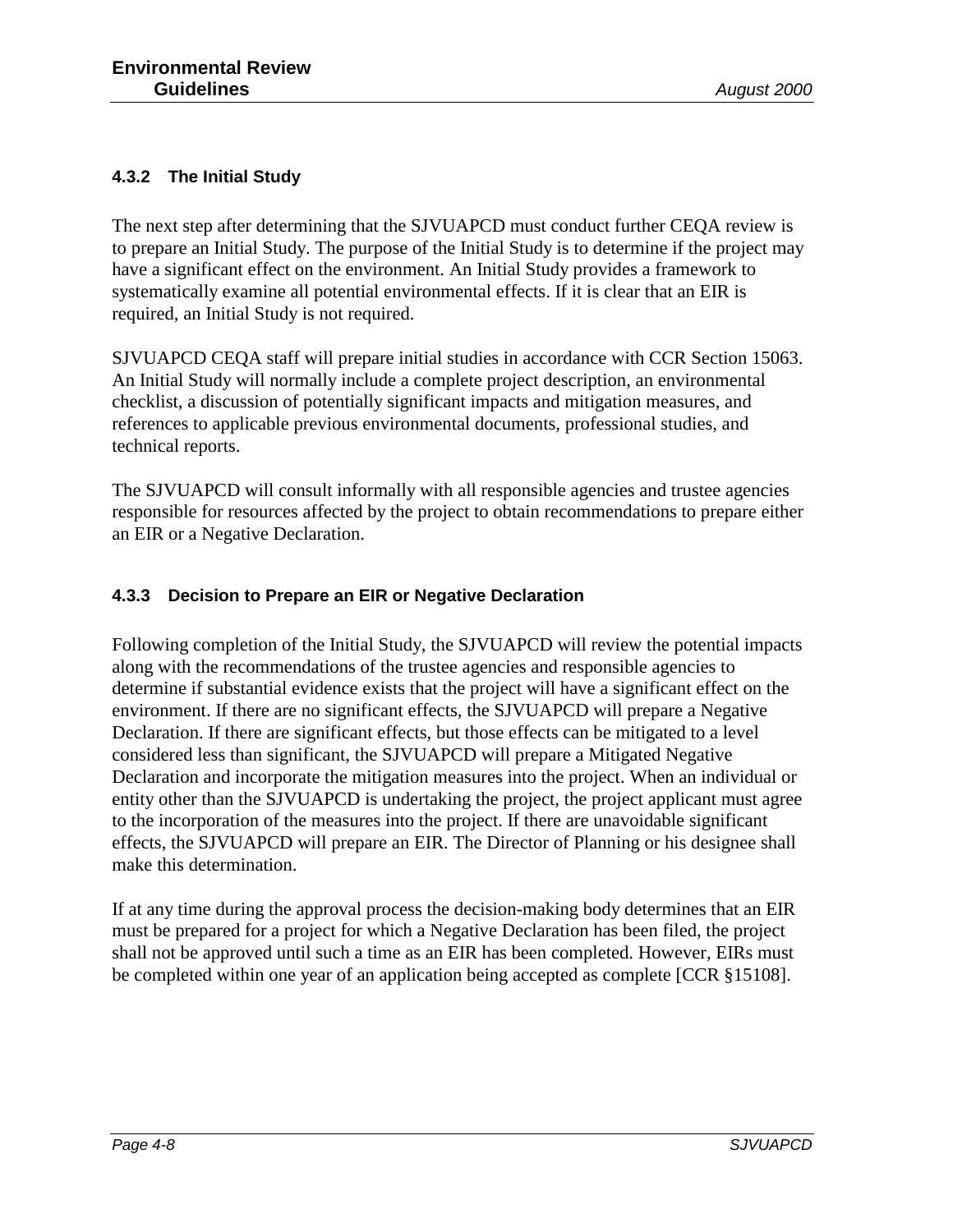#### **4.3.4 Criteria for Determining Significant Environmental Effect**

The CEQA Guidelines defines significant effect on the environment as "a substantial, or potentially substantial, adverse change in any of the physical conditions within the area affected by the project including land, air, water, minerals, flora, fauna, ambient noise, and objects of historic and aesthetic significance." When "substantial evidence exists, in the light of the whole record before the Lead Agency, that a project may have a significant effect on the environment", the agency must prepare a draft EIR [CCR  $\S 15064(a)(1)$ ].

The SJVUAPCD is limited to examining air quality effects only when it acts as a Responsible or Commenting Agency but must evaluate all environmental effects when acting as a Lead Agency. The District will enlist the assistance of Trustee and Responsible Agencies for determination of environmental significance for areas other than air quality. For air quality, CEQA Guidelines, Appendix G [Environmental Checklist Form], states that a project may have a significant effect if it will:

- ! conflict with or obstruct implementation of the applicable air quality plan;
- ! violate any ambient air quality standard or contribute substantially to an existing or projected air quality violation;
- ! result in a cumulatively considerable net increase of any criteria pollutant for which a region is non-attainment;
- ! expose sensitive receptors to substantial pollutant concentrations; or
- ! create objectionable odors affecting a substantial number of people.

The significance of each of these impacts can be based on quantitative measures of pollutant emissions as well as qualitative measures. SJVUAPCD criteria and methods for determining significance will be found in the SJVUAPCD's GAMAQI document.

CEQA allows EIRs to include information on economic or social effects caused by the project, but these effects shall not be treated as significant effects on the environment [CCR §15131]. However, economic and social effects stemming from a physical effect can be used as a basis for determining significant impact.

#### **4.3.5 Determining Significant Effects of SJVUAPCD Projects**

**Plans:** Federal and state law requires the SJVUAPCD to prepare plans for attaining air quality standards. The plans identify control measures needed to comply with emission reduction goals and attainment deadlines. For many control measures, details on actual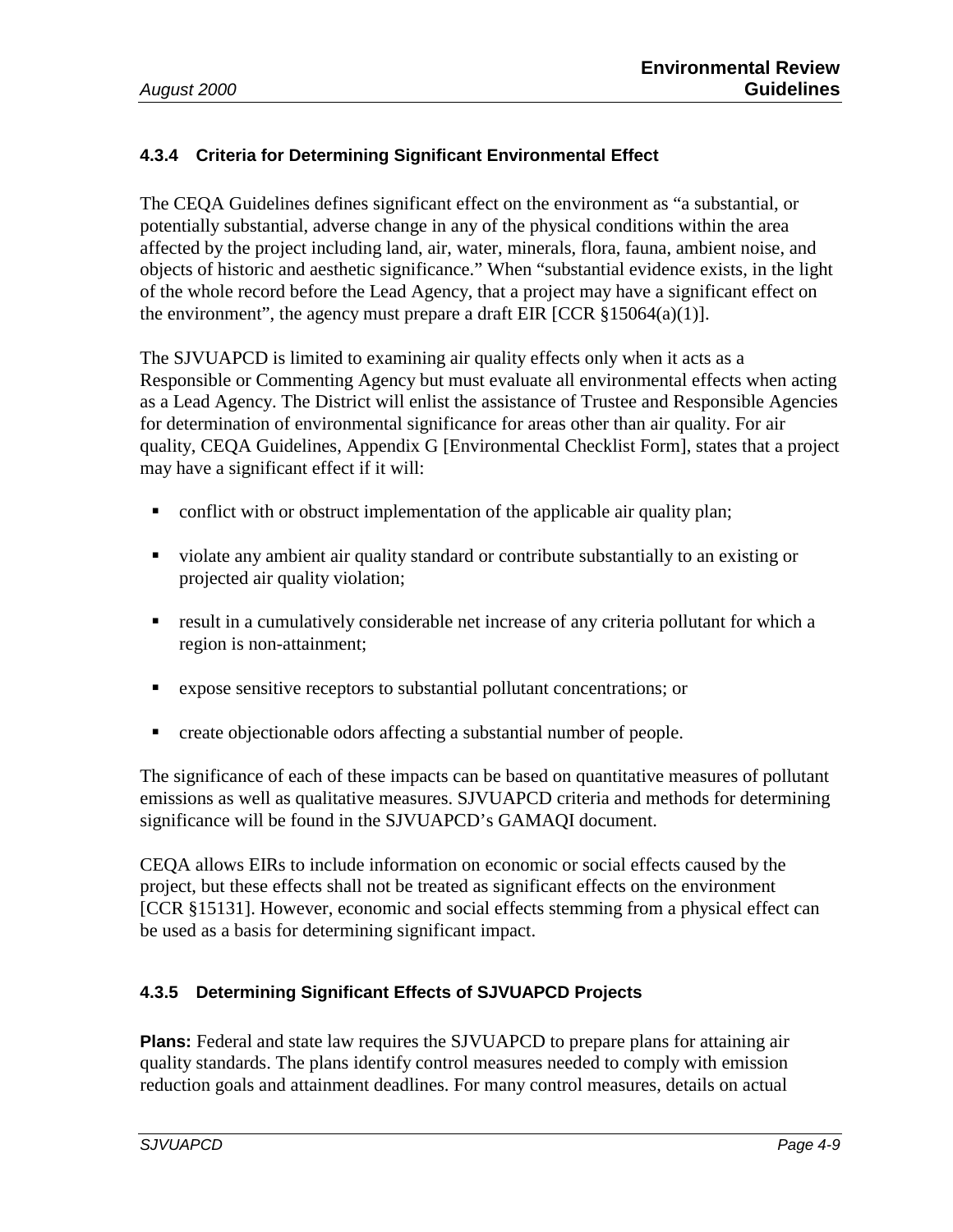methods that will be used are not available at the time the plan is prepared. For this reason, environmental analysis for plans focuses on general impacts of the potential range of control methods and reasonably foreseeable indirect and secondary impacts. Quantification of most impacts will not be feasible at the Plan stage.

Most air pollution control measures are beneficial to the environment, although some may have secondary impacts. An example is fugitive dust controls that increase the use of water. The SJVUAPCD must examine secondary impacts to determine if they are significant. Agencies responsible for other resources, such as the Regional Water Quality Control Board, can help identify potentially significant impacts and measures to reduce these impacts.

When plans propose new strategies, the SJVUAPCD may obtain information on potential impacts from other air districts that have already adopted the strategy, the ARB, the EPA, and industry. The SJVUAPCD may also obtain information on potential impacts through consultation with other public agencies during the Initial Study or early consultation process. The agencies that will be consulted will depend upon the nature of each individual project and may vary from project to project. They will be determined on a case-by-case basis.

**Rules and Regulations:** Staff implements control measures contained in SJVUAPCD plans by developing rules and regulations. During the rule development process, SJVUAPCD staff will conduct an environmental analysis [CCR §15187] of the reasonably foreseeable methods by which compliance with that rule or regulation will be achieved. The environmental analysis will take into account a reasonable range of environmental, economic, and technical factors, population, and geographic areas, and specific sites and shall include at least the following:

- An analysis of reasonably foreseeable environmental impacts of the methods of compliance;
- An analysis of reasonably foreseeable feasible mitigation measures relating to those impacts; and
- An analysis of reasonably foreseeable alternative means of compliance with the rule or regulation, which would avoid or eliminate the identified impacts.

SJVUACD staff shall evaluate the environmental analysis and use the results of the evaluation to determine the appropriate CEQA action. Rules and regulations with possible adverse impacts will undergo further CEQA review to more closely examine these impacts.

**SJVUAPCD ATCs and PTOs:** The SJVUAPCD issues ATCs and PTOs for many types of commercial and industrial activities, processes, and equipment. All SJVUAPCD ATCs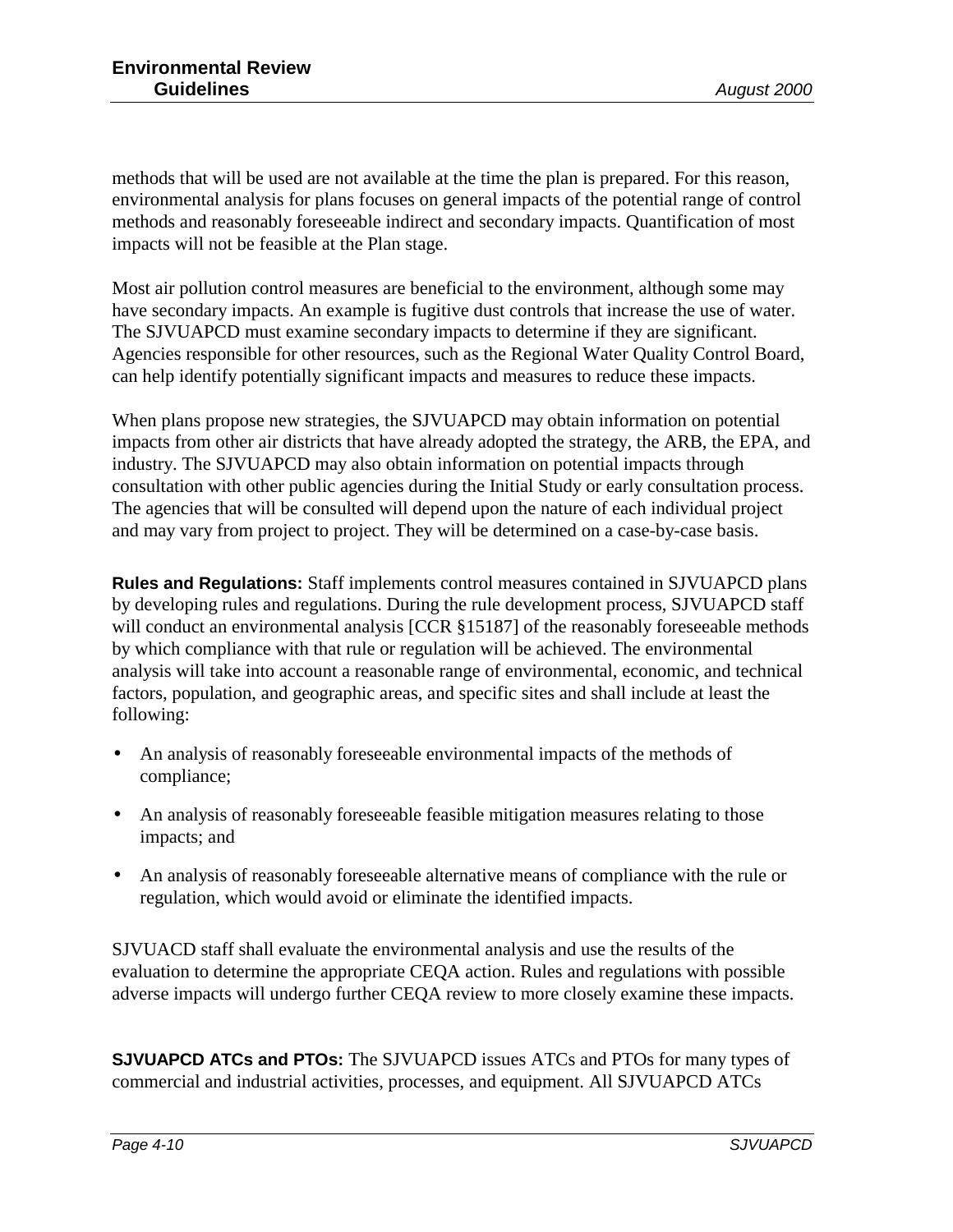undergo a preliminary review to determine if any possibility of a significant environmental effect exists. This review applies even to projects that are normally considered ministerial or exempt as described earlier in this document. After this preliminary review, District staff will determine whether the project requires further environmental review. When the SJVUAPCD is a Responsible Agency, it will review projects for significant effects related to areas within its expertise or which are required to be carried out or approved by the SJVUAPCD or subject to the exercise of powers by the SJVUAPCD, and provide this information to the Lead Agency during the consultation process [CCR §15096(d)]. When the SJVUAPCD is the Lead Agency, it will examine all potential significant environmental effects of the permit approval and prepare an environmental document when appropriate.

Due to the SJVUAPCD's regulatory authority over air pollutant emissions, most air quality impacts from ATCs are reduced to a level that is less than significant. This is supported by CEQA Guidelines Section 15064(h) that states that a change in environment is not significant if it complies with a standard meeting conditions listed therein and in Section 15064(I). In short, District rules and regulations constitute adopted performance standards that must be met to obtain approval of an ATC. The emission limits and control requirements contained in the rules and regulations, in effect, prohibit a regulated source from causing a significant air quality impact. For example, all large permitted sources must offset all emissions above the new source review offset thresholds in SJVUAPCD Rule 2201; therefore, cumulative effects on regional pollution levels are reduced to less than significant. Similarly, Rule 2201 prohibits new or modified sources of emissions from causing local effects such as pollutant hot spots and significant increases in cancer risk, and Rule 4102 (Nuisance) prohibits the creation of offensive odors.

SJVUAPCD ATCs would only cause significant air quality impacts when SJVUAPCD rules and regulations are not adequate to address the impact or if a project is approved that does not comply with all provisions of the rules and regulations, and the impact cannot be mitigated by some other means. The factors the must be weighed when determining significant air quality effects include the following:

- ! the potential to cause a local exceedance of any ambient air quality standard;
- the potential to cause a local odor problem;
- the proximity of the source to sensitive receptors;
- $\blacksquare$  the potential to increase the maximum individual cancer risk beyond 10 in one million; or
- ! the potential to expose people to acutely hazardous air pollutants.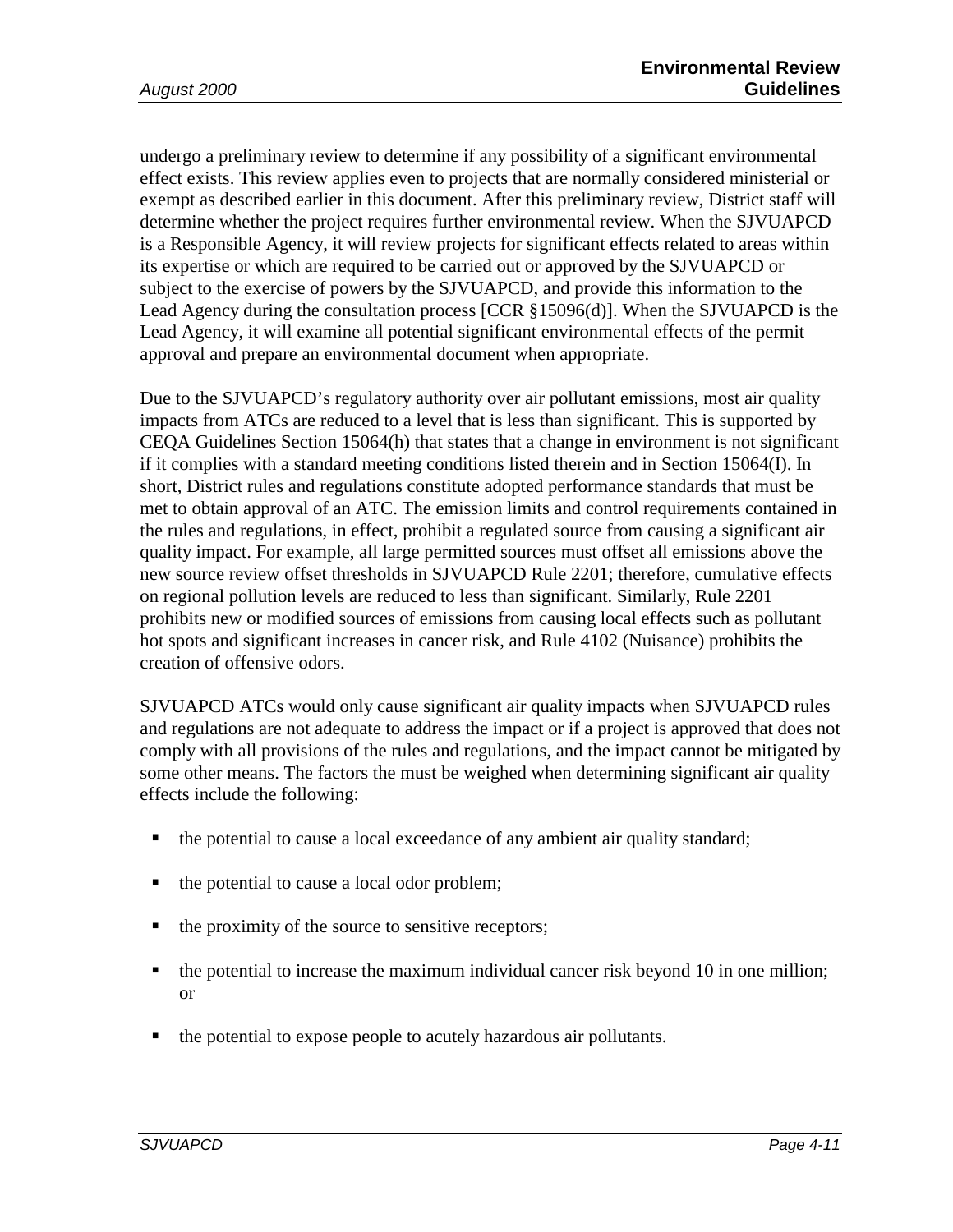When the SJVUAPCD is the Lead Agency, the determination of significant impact will be made in consultation with other agencies with expertise in the various natural resources potentially impacted by the project. When available, the SJVUAPCD will use quantifiable thresholds for determining significant impact.

#### **4.3.6 Mitigating Significant Impacts**

One of the most important responsibilities for public agencies under CEQA is the duty to identify feasible alternatives or mitigation measures to reduce significant effects on the environment [CCR §15021]. CEQA gives lead agencies the authority to require feasible changes in all activities related to the project to substantially lessen or avoid significant effects on the environment, consistent with applicable constitutional requirements such as "nexus" and "rough proportionality" standards established by case law [CCR §15041] and allows lead agencies to disapprove projects where significant effects cannot be avoided [CCR §15042]. Responsible agencies are restricted to mitigating effects directly or indirectly related to the part of the project which the agency will carry out or approve [CCR §15041(b)].

When the SJVUAPCD, acting as a Lead Agency, identifies a possible significant effect during early consultation or in the Initial Study, responsible agencies and agencies responsible for the natural resource impacted by the project may recommend mitigation measures to reduce these impacts. However, the SJVUAPCD retains the authority to determine if recommended measures or alternatives are feasible.

When the SJVUAPCD finds that significant environmental effects remain despite applying all feasible mitigation measures, two options are available. First, the SJVUAPCD may disapprove the project to avoid the significant effect [CCR §15042]. Second, the SJVUAPCD may approve the project despite significant effects [CCR §15043] and make the environmental findings, or Statement of Overriding Considerations (SOC) pursuant to CCR Section 15093. A SOC, however, can only by made when an EIR has been prepared. All SOCs will get Governing Board concurrence.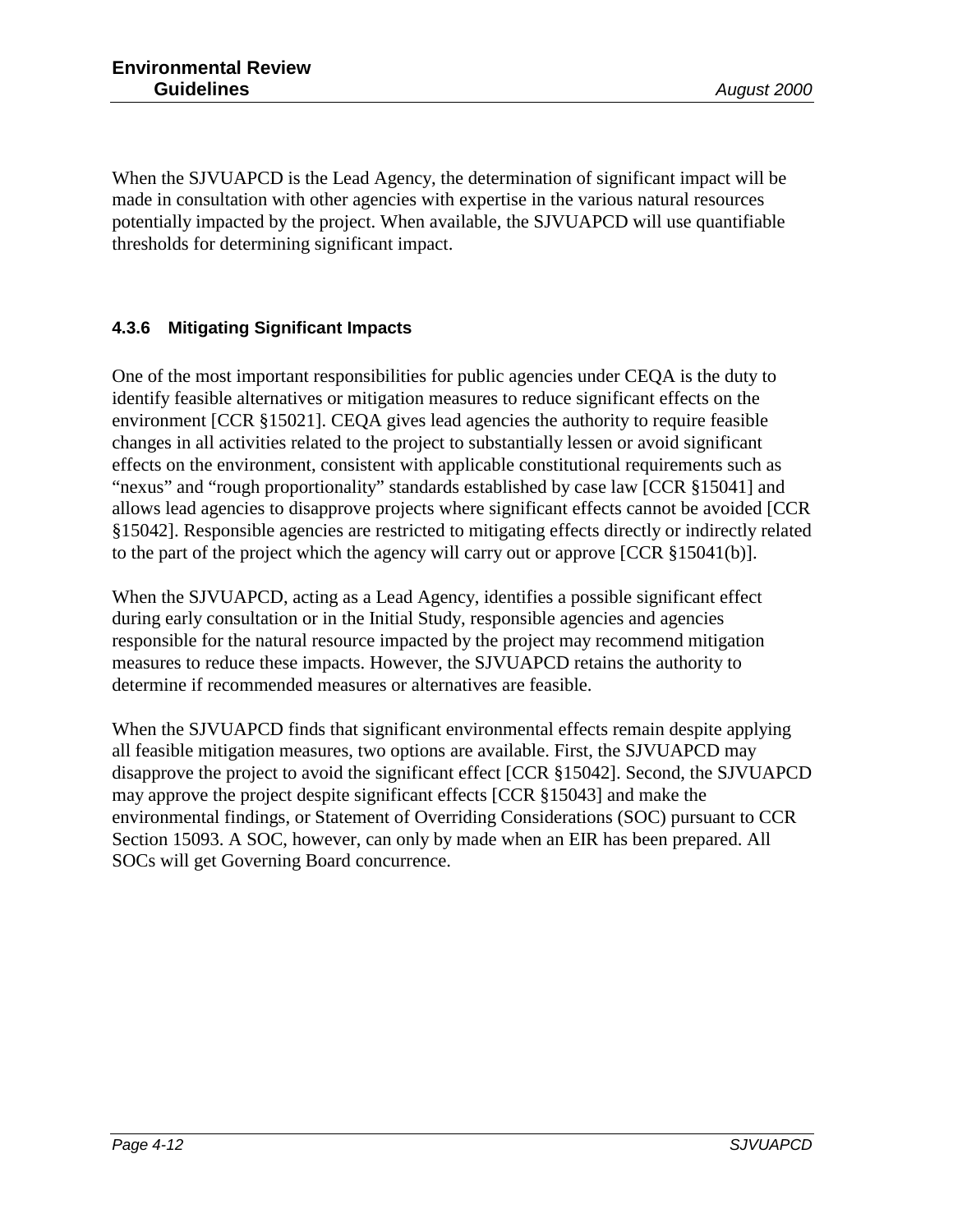#### **4.3.7 Negative Declaration Process**

The SJVUAPCD shall prepare Negative Declarations in accordance with CCR Sections 15071-15075. The public review period for projects submitted to the State Clearinghouse is thirty (30) days, unless a shorter period is approved by the State Clearinghouse. Public review periods for other projects will be not less than 20 days. All Negative Declarations for SJVUAPCD plans, rules, regulations, and regionally significant projects requiring SJVUAPCD permits shall be submitted to the State Clearinghouse.

#### **4.3.8 EIR Process**

The SJVUAPCD shall prepare, or cause to be prepared, EIRs in accordance with CCR Sections 15080-15095. The public review period for draft EIRs submitted to the State Clearinghouse is at least 45 days unless a shorter period is approved by the State Clearinghouse. All EIRs for SJVUAPCD projects shall be submitted to the State Clearinghouse.

#### **4.3.9 Notice of Determination (NOD)**

After approving a project, the SJVUAPCD shall file a NOD with the County Clerk of the county where the project will be located, and in some cases with the Office of Planning and Research (OPR) within five working days. The purpose of the NOD is to inform the public of the agency's environmental determination and to begin a 30-day statute of limitations period on court challenges. The NOD will be prepared per CCR Section 15075 for Negative Declarations and per CCR Section 15094 for EIRs. A NOD shall be filed with the County Clerks of all eight counties and OPR in the case of SJVUAPCD rules and plans. Projects requiring later approval by a state agency shall be filed with OPR.

#### **4.3.10 SJVUAPCD Use of Environmental Documents Prepared by Another Public Agency**

When the SJVUAPCD is acting as a Responsible Agency, it must review the environmental document prepared by the Lead Agency to determine if it adequately describes and mitigates impacts related to the SJVUAPCD permit approval. When the Lead Agency's land use permit and the SJVUAPCD's permit are processed concurrently, SJVUAPCD concerns can usually be addressed during the regular environmental review process. However, when a Lead Agency fails to address concerns of the SJVUAPCD, and approves a project, the SJVUAPCD has four options as listed in Section 15096(e) of the CEQA Guidelines: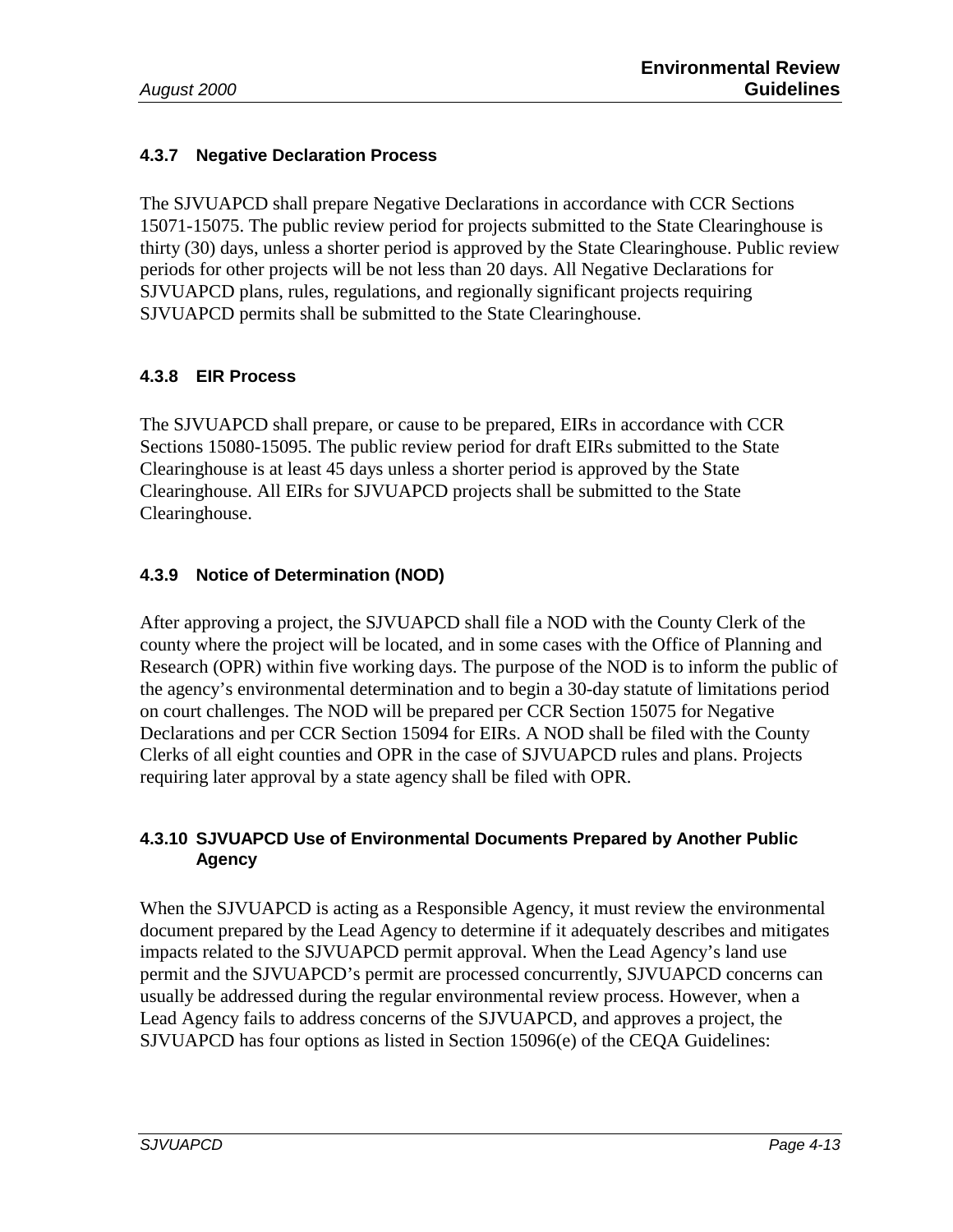- 1) Take the issue to court within 30 days after the Lead Agency files a Notice of Determination;
- 2) Be deemed to have waived any objection to the adequacy of the EIR or Negative Declaration;
- 3) Prepare a subsequent EIR or Negative Declaration, if permissible under CEQA Guidelines Section 15162; or
- 4) Assume the Lead Agency role as provided in CEQA Guidelines Section 15052(a)(3).

CEQA Guidelines Section 15162 states that a subsequent EIR or Negative Declaration can only be prepared if, on the basis of substantial evidence in the light of the whole record, one or more of the following:

#### ! **Changes in the Project**

Substantial changes are proposed in the project that will require major revisions of the EIR or negative declaration. This may occur when the EIR or Negative Declaration is general and no specific use was proposed for the site at the time of land use approval, and the operation or use now proposed could have significant environmental effects that were not previously addressed.

#### ! **Changes in Circumstances**

Substantial changes occur with respect to the circumstances under which the project is being undertaken, which will require major revisions in the EIR or Negative Declaration. An example would be where residential development has now encroached on the project site, or processes not discussed in the EIR or Negative Declaration will be used and there is the potential for a significant impact.

#### ! **New Information**

New information that was not known and could not have been known at the time the EIR was certified as complete or the Negative Declaration was adopted, becomes available. This may occur when new scientific data is available, when new impacts are identified, and when new standards have been imposed since the EIR was certified or the Negative Declaration was adopted.

#### **4.3.11 Other SJVUAPCD Actions when Acting as a Responsible Agency**

If the environmental document is adequate per the criteria listed in CCR 15096 (see Section 4.3.10) the SJVUAPCD must take the following actions prior to approving the SJVUAPCD permit as required by CCR Sections 15096 and 15097 and PRC Section 21081.6: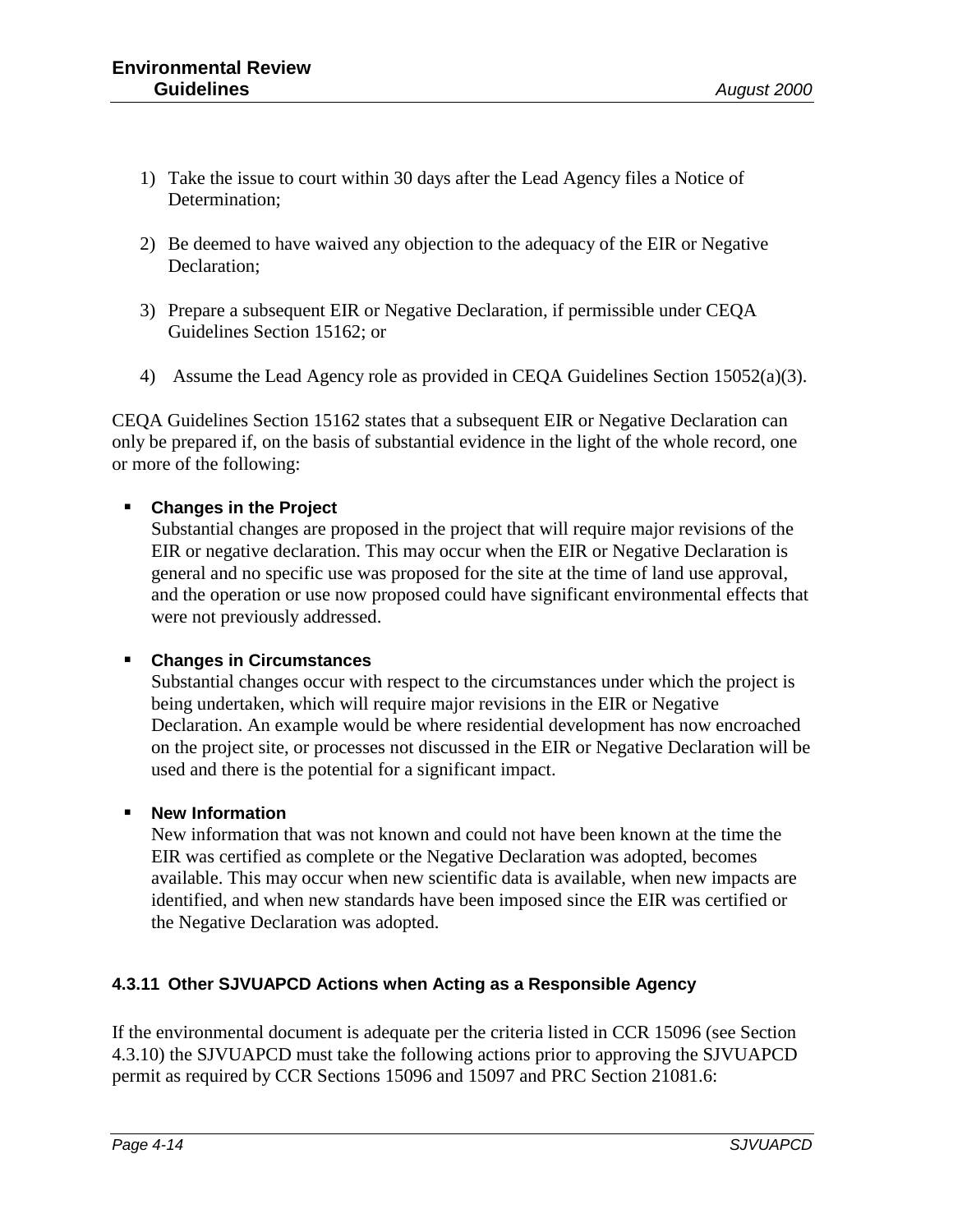#### ! **Consider Environmental Effects**

The SJVUAPCD must consider the environmental effects as shown in the EIR or Negative Declaration.

#### ! **Adopt Feasible Alternatives or Mitigation**

The SJVUAPCD must adopt feasible alternatives and feasible mitigation measures that would substantially lessen or avoid any significant effect the project would have on the environment. When the SJVUAPCD is a Responsible Agency, the mitigation measures must be related to the direct and indirect effects of only those parts of the project that it decides to approve [CCR §15096(g)].

#### ! **Prepare and Submit Mitigation Monitoring and Reporting Programs**

When the SJVUAPCD requests mitigation measures be incorporated into a project, it shall prepare a mitigation monitoring and reporting program if so requested by the Lead Agency or a Responsible Agency [PRC §21081.6 & CCR §15097].

#### ! **Make Findings**

The SJVUAPCD shall make findings required by CCR Section 15091 and by 15093 if necessary.

#### ! **File Notices**

The SJVUAPCD shall file a notice of determination following project approval in accordance with CCR Sections 15075 and 15094.

#### **4.4 TIME LIMITS**

CEQA requires the SJVUAPCD to comply with various time limits for completing the different steps in the environmental review process. The following timelines correspond with those established by the CEQA Guidelines:

**Review of Applications for Completeness:** The SJVUAPCD shall determine whether an application for a discretionary permit or other entitlement for use is complete within 30 days of receipt [CCR §15101].

**Initial Study:** The SJVUAPCD shall determine within 30 days after accepting an application whether it intends to prepare an EIR or a Negative Declaration or use a previously prepared EIR or Negative Declaration [CCR §15102].

**Contracts to Prepare Environmental Impact Reports:** Contracts to prepare environmental impact reports shall be executed within 45 days from the date on which the SJVUAPCD sends a Notice of Preparation pursuant to PRC Section 21080.4 [PRC §21151.5(b)]. The SJVUAPCD may take longer to execute the contract in the event that compelling circumstances justify additional time and the project applicant consents thereto.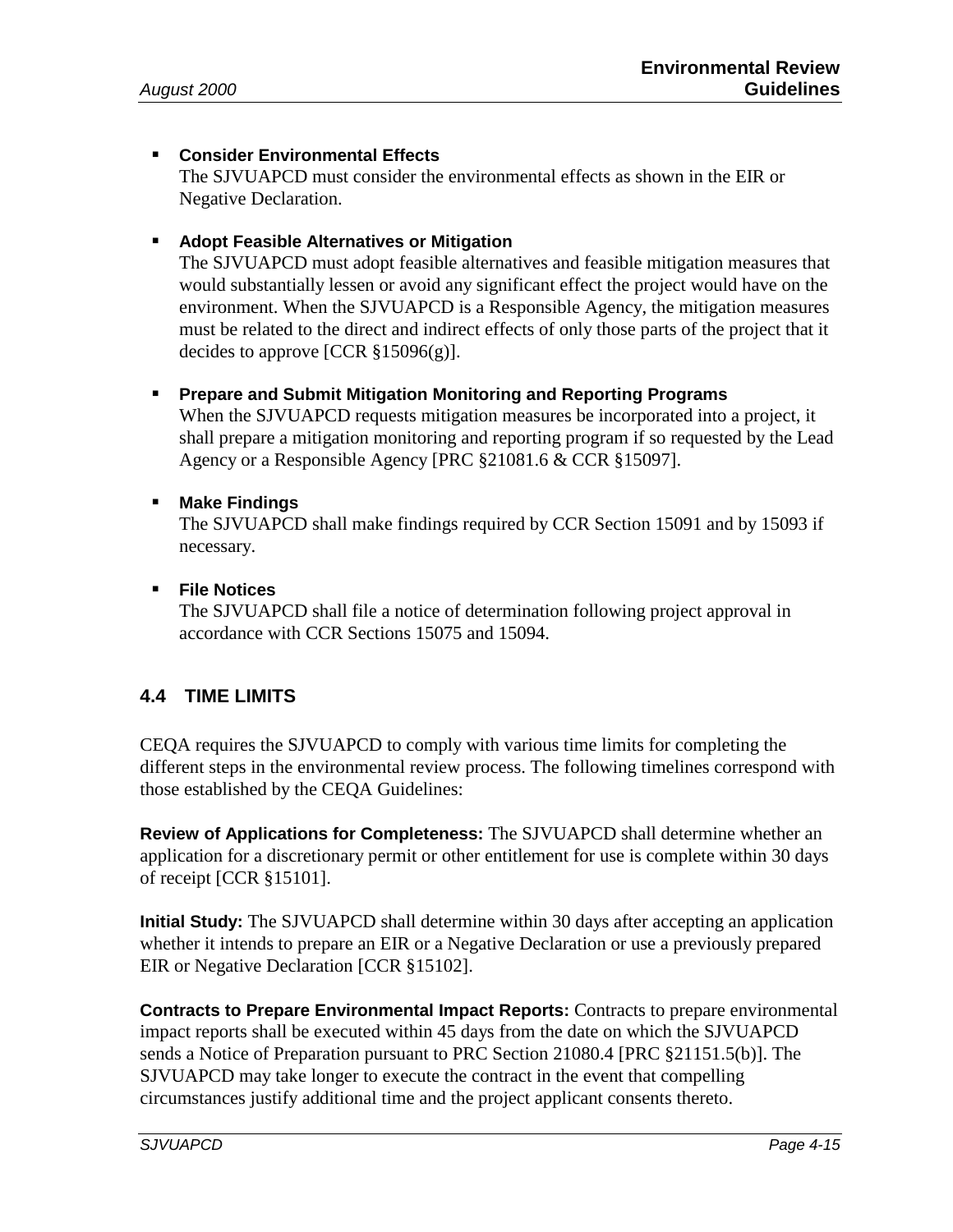**Response to Notice of Preparation:** The SJVUAPCD when acting as a Responsible Agency or commenting agency will respond to a notice of preparation within 30 days of receipt of the notice [CCR §15103].

**Convening of Meetings:** The SJVUAPCD shall convene a meeting with agency representatives to discuss the scope and content of the environmental information a Responsible Agency will need in the EIR as soon as possible, but not later than 30 days after receiving a request for a meeting [CCR §15104].

**Public Review of a Draft EIR:** The SJVUAPCD shall provide a public review period for a draft EIR of not less than 30 days nor longer than 60 days except in unusual circumstances. EIRs submitted to the State Clearinghouse require at least a 45-day review period [CCR §15105, 15106].

**Public Review for a Proposed Negative Declaration or a Mitigated Negative Declaration:** The SJVUAPCD shall provide not less than a 20 day public review period for a proposed Negative Declaration or a Mitigated Negative Declaration, but will provide at least 30 days for projects submitted to the Sate Clearinghouse [CCR §15105].

**Response to Comments:** At least 10 days prior to certifying an EIR, the SJVUAPCD shall provide a written proposed response to a public agency on comments made by that agency [PRC §21092.5].

**Completion of Negative Declarations:** The SJVUAPCD shall complete and approve a Negative Declaration within 180 days of accepting an application as complete.

**Completion and Certification of EIR:** The SJVUAPCD shall complete and certify a final EIR within one year after the date the SJVUAPCD accepted the application as complete. The one-year time limit may be extended by 90 days upon consent of the Lead Agency and the applicant [CCR §15108].

**Suspension of Time Periods:** The SJVUAPCD may suspend the running of time periods for EIRs and Negative Declarations when applicants create an unreasonable delay in meeting requests by the SJVUAPCD for information necessary to prepare the environmental documents [CCR §15109].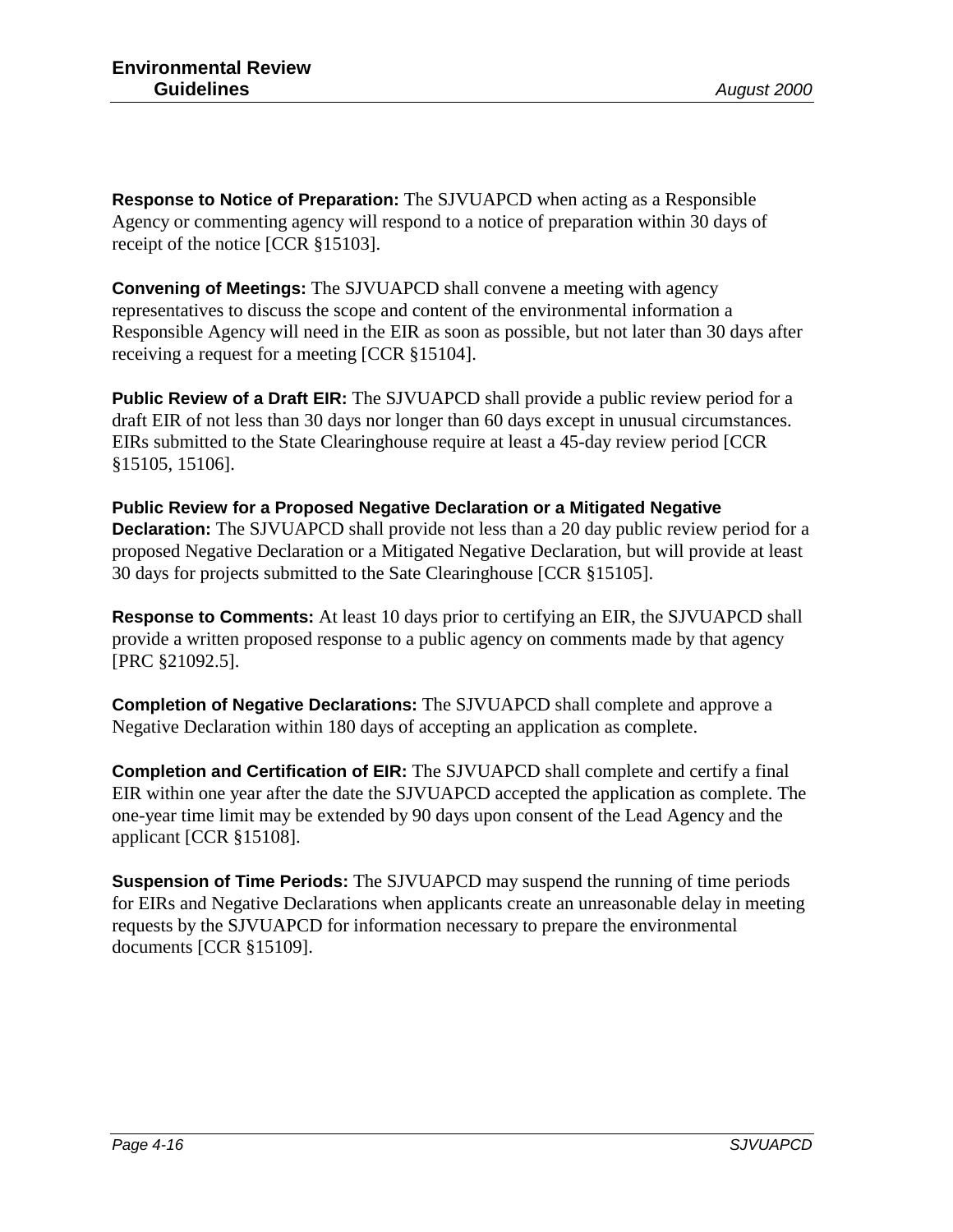#### **4.5 MITIGATION MONITORING AND REPORTING PROGRAMS**

#### **4.5.1 Requirements**

In order to ensure that the mitigation measures and project revisions identified in the EIR or Negative Declaration are implemented, the SJVUAPCD shall adopt a program for monitoring or reporting on the revisions that have been required in the project and the measures that have been imposed to mitigate or avoid significant environmental effects [CCR §15097]. The SJVUAPCD may delegate reporting or monitoring responsibilities to another public agency or to a private entity which accepts the delegation; however, until mitigation measures have been completed the SJVUAPCD, in the Lead Agency role, remains responsible for ensuring implementation of the mitigation measures. This is required to ensure that mitigation measures are actually accomplished and that they reduce impacts to the extent committed to in the environmental document.

The SJVUAPCD shall obtain or prepare a mitigation monitoring program for each mitigation measure required in an EIR or Mitigated Negative Declaration. The programs shall contain the following information:

- ! A description of the mitigation measure containing adequate information to identify actions required.
- ! A listing of the public agency or agencies and department within the agency responsible for monitoring implementation of the mitigation measure.
- ! A list of the steps required to comply with the mitigation measure; including timing and enforcement mechanisms.
- ! A description of any long term monitoring or testing requirements and the funding source.

#### **4.5.2 Mitigation Measures for SJVUAPCD Permit Approvals**

The SJVUAPCD's Compliance Program provides adequate monitoring of all requirements included as conditions of approval of an ATC or PTO. Mitigation measures required for SJVUAPCD permits shall be included as conditions of approval of the ATC and shall be verified for compliance by SJVUAPCD staff prior to issuing a PTO. Most permitted sources are subject to periodic inspections to ensure that all permit conditions are being met. This provides the opportunity for long term monitoring.

Measures to mitigate impacts to natural resources other than air will usually require other agencies to participate in monitoring. For example, a measure to mitigate water quality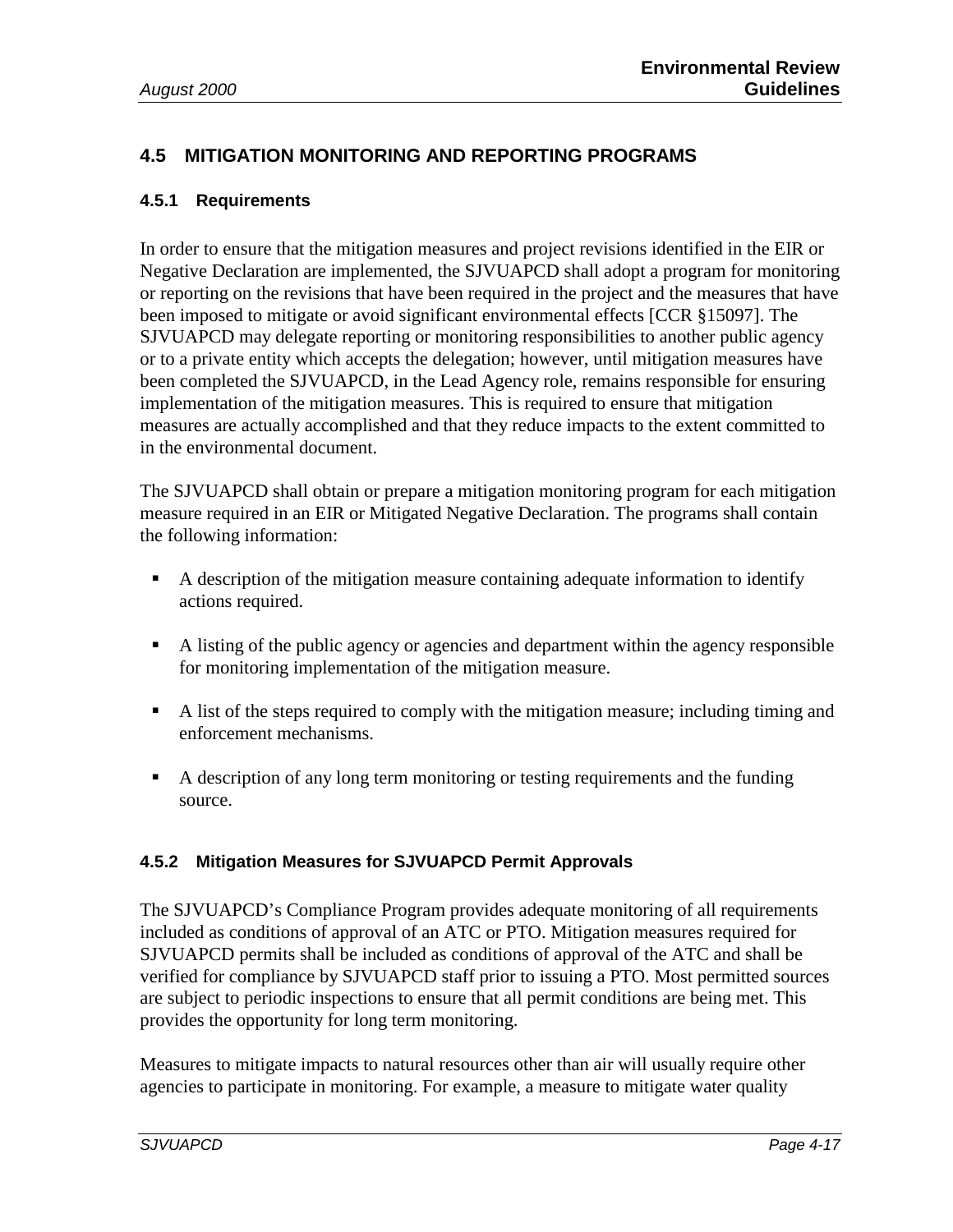impacts may require the project applicant to obtain proof of compliance from the Regional Water Quality Control Board prior to issuing the SJVUAPCD permit.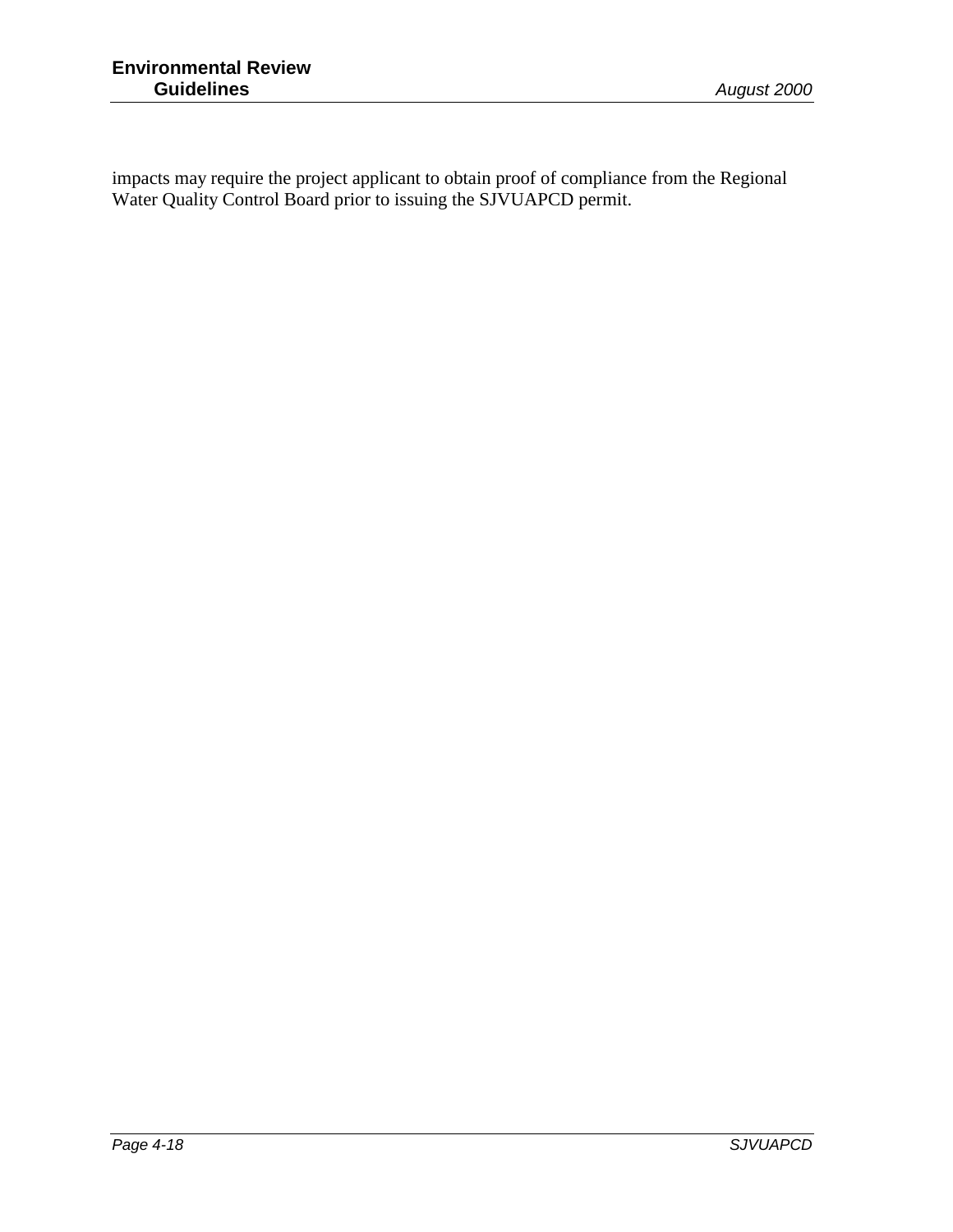## **5 FEES**

When Lead Agency, the SJVUACPD may charge fees to recover the estimated cost of preparing a Negative Declaration or EIR in accordance with Rule 3100 California Environmental Quality Act Fee in the SJVUAPCD Rules and Regulations. The fee shall be based on hours expended by staff and the prevailing weighted labor rate.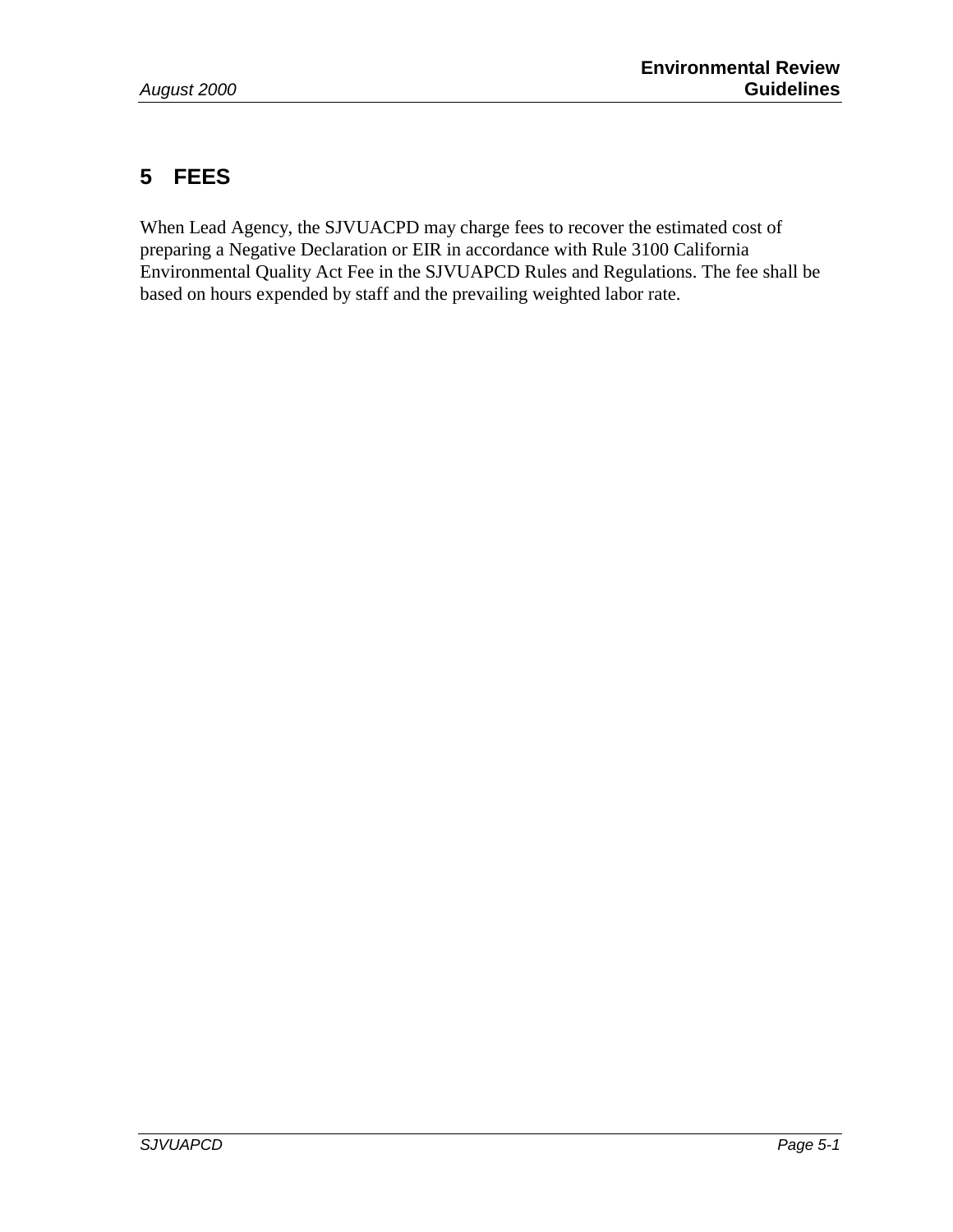## **APPENDIX A – DEFINITIONS AND ACRONYMS**

#### **DEFINITIONS**

- **Air Pollution Control Officer (APCO) -** The executive officer of the SJVUAPCD appointed by the Governing Board. The APCO is the approving authority for permits issued by the SJVUAPCD, and therefore is the decision-making body for CEQA purposes for these approvals.
- **Categorical Exemption -** An exemption from CEQA for a class of projects based on a finding by the Secretary for Resources that the class of projects does not have a significant effect on the environment [CCR §15354].
- **CEQA Guidelines -** Regulations prepared for the State Secretary for Resources to be followed by all state and local agencies in California in the implementation of CEQA, beginning at Section 15000, California Code of Regulations [CCR].
- **CEQA Statutes -** California Environmental Quality Act, as amended, beginning at Section 21000 of the Public Resources Code [PRC].
- **Commenting Agency –** CEQA grants authority to any person or entity other than a Responsible Agency to submit comments to a Lead Agency concerning any environmental effects of a project being considered by the Lead Agency [CCR §15044]. The SJVUAPCD acts as a commenting agency for any project within its jurisdictional boundaries that has the potential to impact air quality and for which it is not a Lead or Responsible Agency.
- **Decision-Making Body -** Any person or group of people within a public agency permitted by law to approve or disapprove the project at issue [CCR §15356].
- **Discretionary Project -** A project that requires the exercise of judgment or deliberation when an agency or body decides to approve or disapprove a particular activity [CCR §15357].
- **EIR -** Environmental Impact Report is a detailed statement prepared under CEQA describing and analyzing the significant effects of a project and discussing ways to mitigate or avoid the effects [CCR §15362].
- **EIS -** Environmental Impact Statement is an environmental impact document prepared pursuant to the National Environmental Policy Act (NEPA). NEPA applies to projects carried out, financed, or approved by federal agencies [CCR §15220].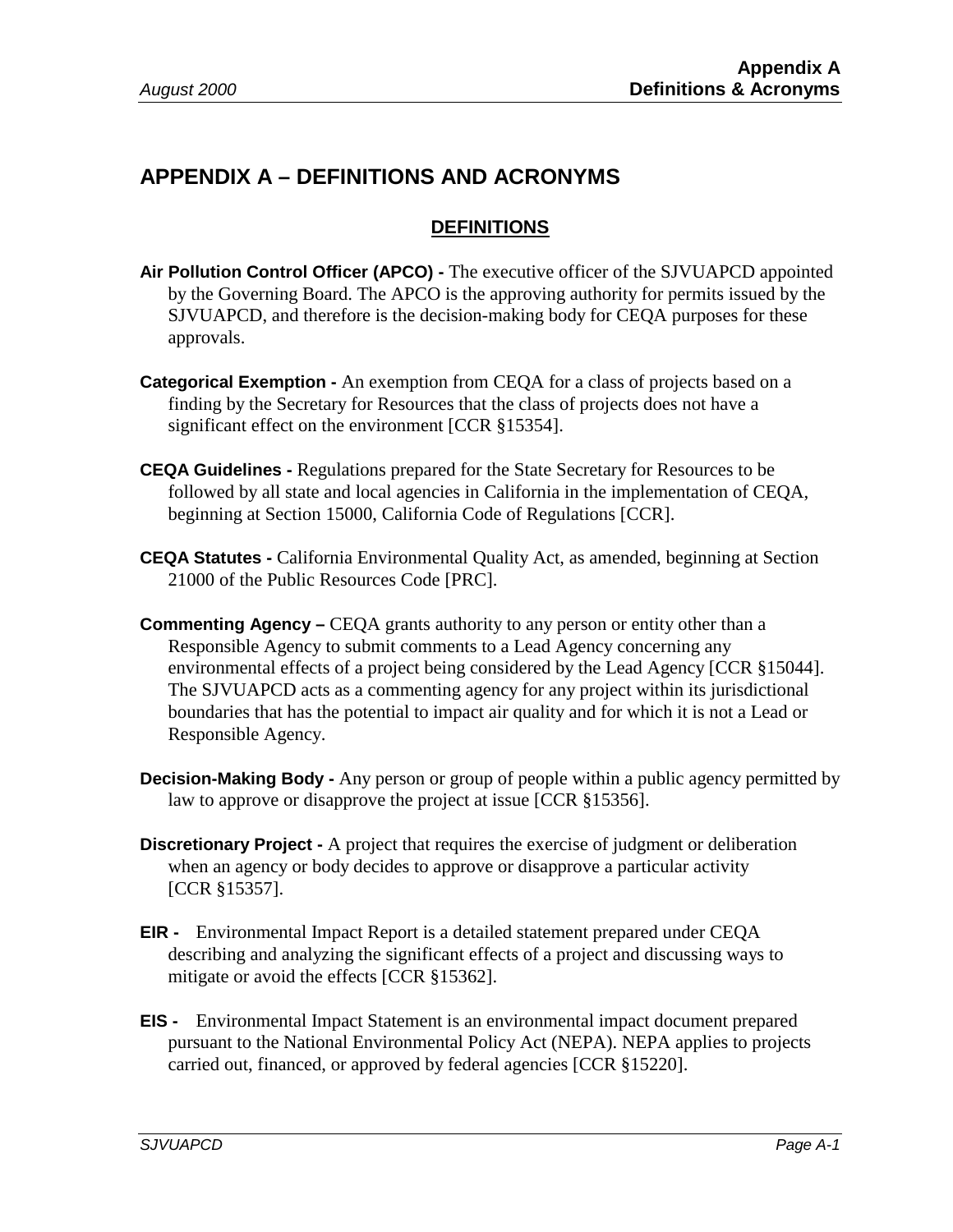- **Governing Board -** The Governing Board of the San Joaquin Valley Unified Air Pollution Control District. One board member is appointed from each of the eight County Boards of Supervisors. Three members representing cities are appointed from the City Councils of a small, medium, and large city on a rotating basis. The Governing Board is the approving authority for rules and plans by the SJVUAPCD, and therefore is the decision-making body for the purpose of these approvals.
- **Guide for Assessing and Mitigating Air Quality Impacts (GAMAQI) -** The GAMAQI is an SJVUAPCD advisory document that provide Lead Agencies, consultants, and project applicants with uniform procedures for addressing air quality in environmental documents.
- **Guidelines for Expedited Application Review (GEAR)** The SJVUAPCD's streamlined permit processing program set forth in a Permit Services Department Procedures Manual. In this document, there are standard application reviews and standard ATC documents which must be used in acting on applications for ATC for the equipment identified therein. No discretion is utilized in issuing ATCs under these GEAR documents; thus issuance of such ATCs is ministerial.
- **Lead Agency -** The public agency which has the principal responsibility for carrying out or approving a project [CCR §15367].
- **Ministerial Project -** A project requiring a governmental decision involving little or no personal judgment by the public official as to the wisdom or manner of carrying out the project. A ministerial project involves only the use of fixed standards or objective measurements in deciding whether and how the project should be carried out [CCR §15369].
- **Mitigated Negative Declaration -** A Negative Declaration prepared for a project when the Initial Study has identified potentially significant effects on the environment, but (1) revisions in the project plans or proposals made by, or agreed to by, the applicant before the proposed Negative Declaration and Initial Study are released for public review would avoid the effects or mitigate the effects to a point where clearly no significant effect on the environment would occur, and (2) there is no substantial evidence in light of the whole record before the public agency that the project, as revised, may have a significant effect on the environment [CCR §21064.5].

**Mitigation -** Measures taken to avoid or reduce a significant effect including:

- ! Avoiding the impact altogether by not taking a certain action or parts of an action.
- ! Minimizing impacts by limiting the degree or magnitude of the action and its implementation.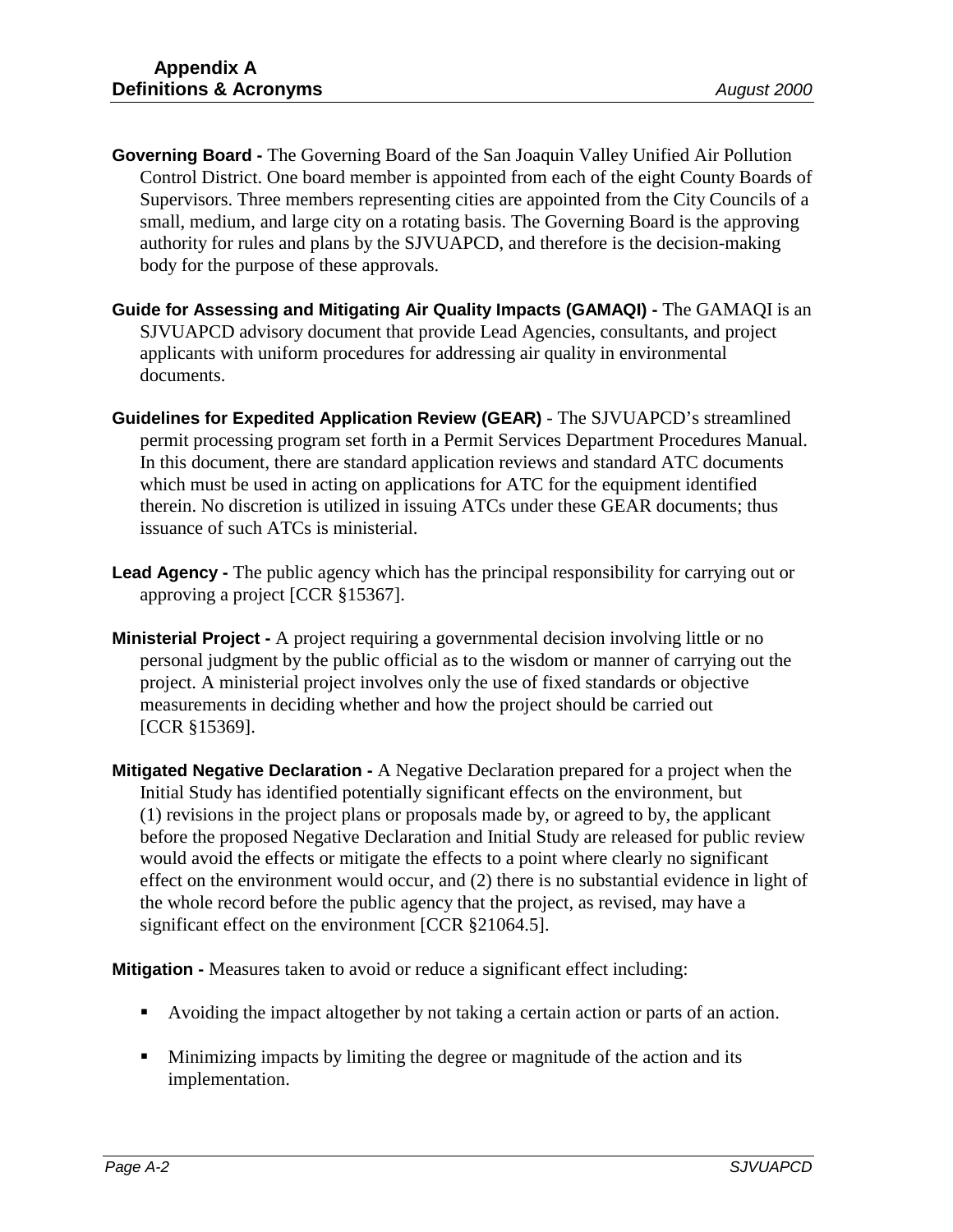- ! Rectifying the impact by repairing, rehabilitating, or restoring the impacted environment.
- ! Reducing or eliminating the impact over time by preservation and maintenance operations during the life of the action.
- Compensating for the impact by replacing or providing substitute resources or environments [CCR §15370].
- **Mitigation Monitoring Program -** A program adopted by the decision-making body to ensure compliance with adopted or required changes of a project to mitigate or avoid significant environmental effects.
- **Negative Declaration -** A written statement briefly describing the reasons that a proposed project will not have a significant effect on the environment and does not require the preparation of an EIR [CCR §21064].
- **Office of Planning and Research -** The Governor's Office of Planning and Research (OPR) is the state agency with jurisdiction over implementation of the California Environmental Quality Act. OPR's responsibilities are defined in CEQA Guidelines Section 15023.
- **Project -** An activity which may cause either a direct physical change in the environment, or a reasonably foreseeable indirect physical change in the environment, and which is any of the following:
	- ! An activity directly undertaken by a public agency.
	- ! An activity, undertaken by a person, which is supported, in whole or in part, through contracts, grants, subsidies, loans, or other forms of assistance from one or more public agencies.
	- ! An activity that involves the issuance to a person of a lease, permit, license, certificate, or other entitlement for use by one or more public agencies [PRC §21065].
- **Responsible Agency -** A public agency which proposes to carry out or approve a project, for which a Lead Agency is preparing or has prepared an EIR or Negative Declaration. This includes all public agencies other than the Lead Agency with discretionary approval power over the project [CCR §15381].
- **Sensitive Receptor -** Sensitive receptors are facilities that house or attract children, the elderly, people with illnesses, or others who are especially sensitive to the effects of air pollutants. Hospitals, schools, convalescent facilities, and residential areas are examples of sensitive receptors.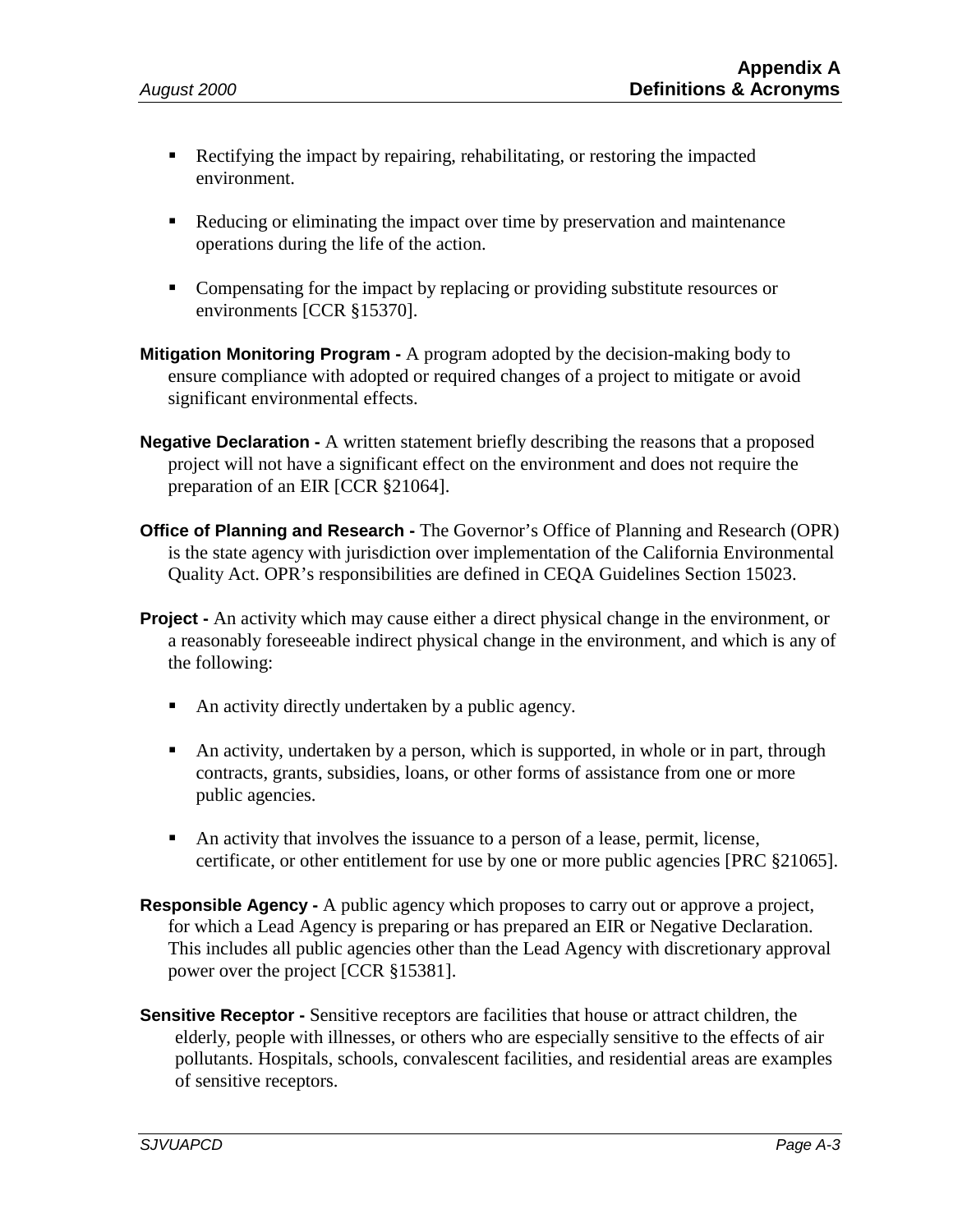- **Significant Effect on the Environment -** A phrase used to indicate that an environmental effect of a project is at a level requiring the detailed analysis of an EIR and that the effect is severe enough to consider disapproving or changing the project to avoid the effect. The terms "significant effect" and "significant impact" are interchangeable under CEQA [CCR §15382].
- **SJVUAPCD -** The San Joaquin Valley Unified Air Pollution Control District is a unified air pollution control district as defined by the Health and Safety Code Section 40150. The SJVUAPCD is comprised of the counties of San Joaquin, Stanislaus, Merced, Madera, Fresno, Kings, Tulare, and the San Joaquin Valley portion of Kern County.
- **SJVUAPCD Risk Management Policy** The SJVUAPCD's Risk Management Policy, which applies to the permitting of new and modified sources of air pollution, is designed to minimize increases in the public's exposure to toxic air contaminants. The policy describes how potential health risks are to be considered in SJVUAPCD evaluations of air permit applications and requires that Toxic Best Available Control Technology be applied whenever any "greater than *de minimus*" increases in health risk are proposed.